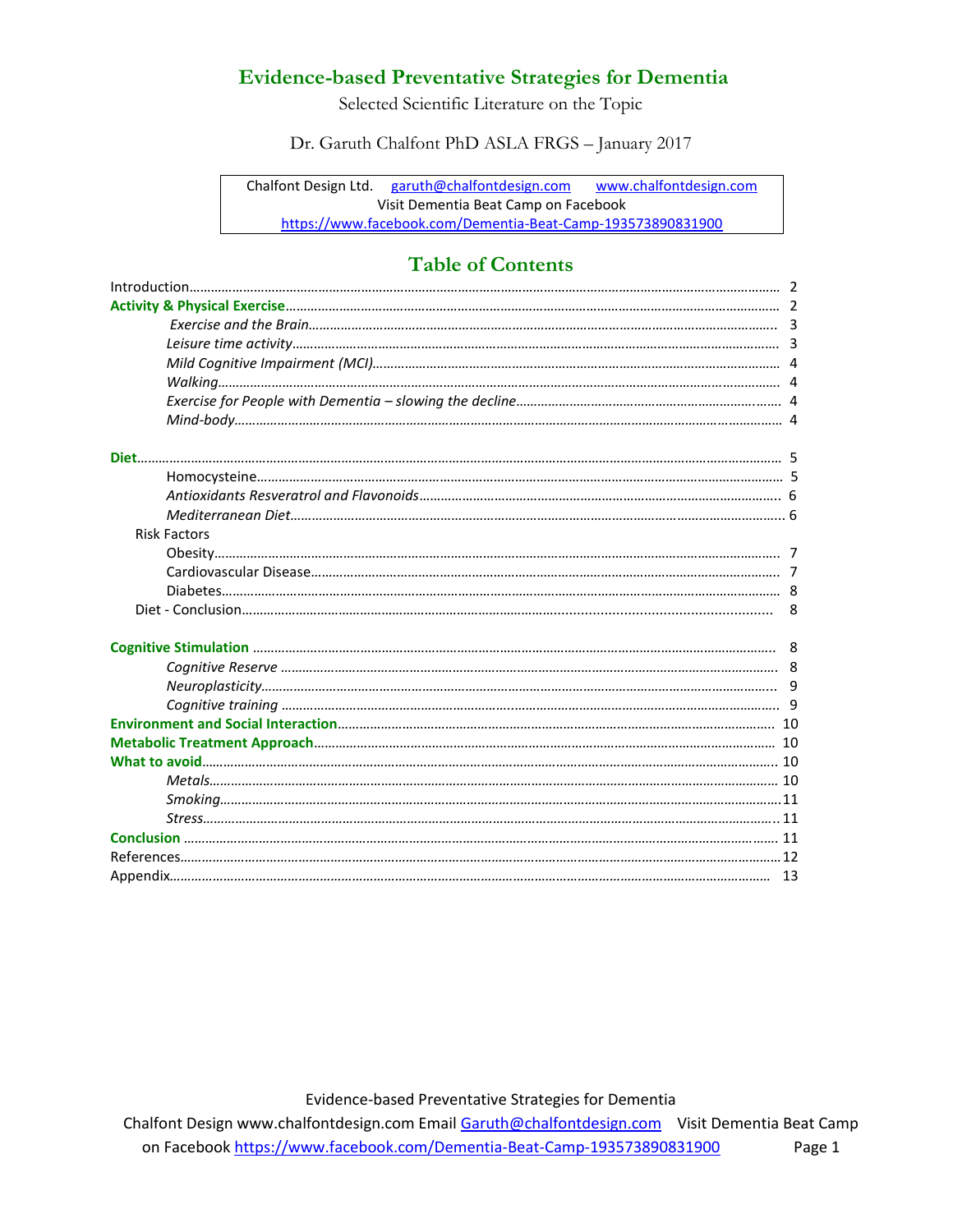# **Introduction**

This paper cites the many factors that contribute to preventing dementia, delaying the onset or slowing the decline. Rather than wait for definitive answers (or indeed a 'silver bullet' cure), we can sketch out a road map for prevention based on the evidence of scientific studies. Most of them only prove a relationship *between* A and B, but do not prove that A *causes* B. We now believe that a number of factors actually cause dementia. It's back to 'common sense' as most of the advice is about sensible eating, enjoyable stimulation, using your brain and keeping fit. Evidence is accumulating that health conditions such as diabetes, obesity, and cardiovascular disease are risk factors for Alzheimer's. <sup>53, 198</sup> Published in 2015, a study from Finland is the first randomised controlled trial of a lifestyle intervention. Targeting multiple lifestyle factors, including physical activity, diet, vascular risk factors, and brain training, slowed cognitive decline among older healthy individuals. Findings showed that "a multidomain intervention could improve or maintain cognitive functioning in at-risk elderly people from the general population".<sup>238</sup>

The Finnish Geriatric Intervention Study to Prevent Cognitive Impairment and Disability (FINGER) study was led by Professor Miia Kivipelto, Karolinska Institute, Stockholm, Sweden. "We have seen epidemiological studies suggesting associations between various risk factors and cognitive impairment or dementia but now we actually have a randomized study showing that lifestyle interventions can reduce the risk. That is a real breakthrough and feels very exciting.

"It has been very difficult to prove anything works for reducing dementia or cognitive impairment in a randomized trial. Now we have done it. Our results suggest prevention is key. We can do things before memory problems develop… our interventions are not difficult to do — they are very simple and pragmatic." http://www.medscape.com/viewarticle/841355

Hence, the focus of this paper is on lifestyle changes to reduce your risk of Alzheimer's disease and other dementias.

Dementia may not be preventable in everyone, because the risk factors include things about us that we cannot change, like our genetic makeup or past occupation. By the time Muhammed Ali was diagnosed, he could not change the fact that he had repeated head injuries throughout his boxing career. But there are many factors we can change. Beneficial factors associated with reduced risk include diet, activity, cognitive stimulation, exercise, optimizing sleep and GI health, music, dance, social interaction, connection to nature and living a life with meaning and purpose. These help to offset our age, ill-health, injuries, socio-cultural life experiences and genetics. There are also things to avoid, such as smoking, toxic metals and stress. So even if we are destined towards dementia for reasons beyond our control, the onset can be delayed and its progress can be slowed through intervention. Instead of waiting for a miracle cure, we must educate ourselves to do everything in our power to prevent dementia in ourselves and our loved ones.

# **Activity & Physical Exercise**

A large European study of over 25,000 people analysed both physical and mental health activity and found that all activities are positively related to cognitive functioning in elderly people.<sup>51</sup> Work contributes to the

## Evidence-based Preventative Strategies for Dementia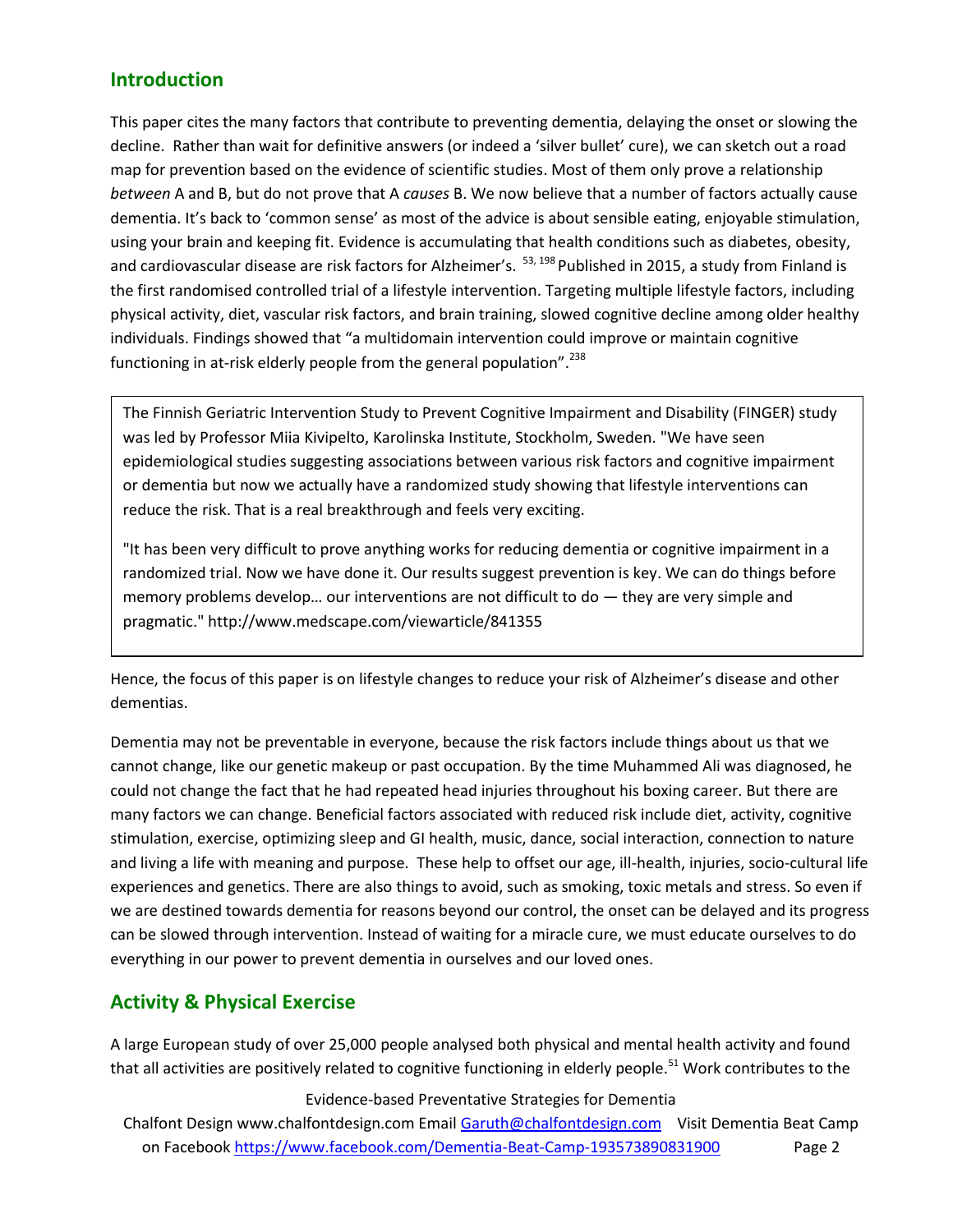development of cognitive reserve, and more complex intellectual work increases cognitive functioning. Professional activity also increases social interaction and self-efficacy. This study explored the relationship between cognitive performance and occupational activity, defined in a broad sense (ie, including professional, leisure, physical, and other activities). They found a positive association between participation in intellectual, social, and physical activity and performance on a wide range of cognitive tasks.

Interestingly, this study sheds light on the consequences of *inactivity after retirement*. Cognitive scores in the elderly are better for countries in which the age of eligibility for retirement benefits is higher. A 60-year-old individual delays cognitive aging by 1.38 years by continuing to work. They delay it by 1.75 years by undertaking regular charity or voluntary work. The strongest positive association is observed for attending an educational or training course. Social interaction or affiliation has been associated in several studies with a decreased risk of cognitive impairment in elderly people. Globally the effect of retirement on cognitive functioning occurs with a delay of about one year post retirement. In conclusion, this study shows that all types of occupational activity (professional and nonprofessional) clearly have a positive effect on cognitive functioning, and underscores the importance of activity in a general sense, not just professional activity.

The Rotterdam Study looked at the association between physical activity and dementia in a population of 4,406 persons aged 61-97. It found a borderline significant association between higher levels of physical activity and a lower risk of dementia.<sup>159</sup> A study in 2009 looked at physical activity and risk of neurodegenerative disease and pooled data from 16 previous studies which included 163,797 people without dementia. Of those 3,219 went on to develop dementia. Their findings suggested that physical activity was inversely associated with risk of dementia – higher activity, lower risk.<sup>160</sup> A meta-analysis in 2010 looked at physical activity as a potential preventative factor for vascular dementia. Five studies fulfilled the criteria for the meta-analysis, including 10,108 people without dementia and 374 individuals with vascular dementia. These demonstrated a significant association between physical exercise and a reduced risk of developing vascular dementia.<sup>166</sup>

## *Exercise and the Brain*

Aerobic exercise can have positive effects on cognition and brain function.<sup>141</sup> A number of studies to support the idea that physical exercise is a lifestyle factor that might lead to increased physical and mental health throughout life.<sup>165</sup> Aerobic exercise training increases the size of the anterior hippocampus, leading to improvements in spatial memory. So, very much like other muscles in the body, fitness protects against volume loss or brain shrinkage. Aerobic exercise training is effective at reversing this loss in late adulthood, which is accompanied by improved memory function.<sup>59</sup> Furthermore, cardiorespiratory (CR) fitness is associated with progression of dementia severity and brain atrophy in AD, suggesting a link between progression of dementia severity and cardiorespiratory health.<sup>27</sup>

Exercise impacts brain circuitry by promoting neuronal repair and enhance learning and memory by increasing neurotrophic support. The central nervous system is capable of plasticity throughout one's lifespan. Exercise could be used to augment synaptic plasticity, promote behavioral rehabilitation, and counteract the deleterious effects of aging.<sup>149</sup> Cognitive stimulation also helps to build the brain through a process called neuroplasticity.

## Evidence-based Preventative Strategies for Dementia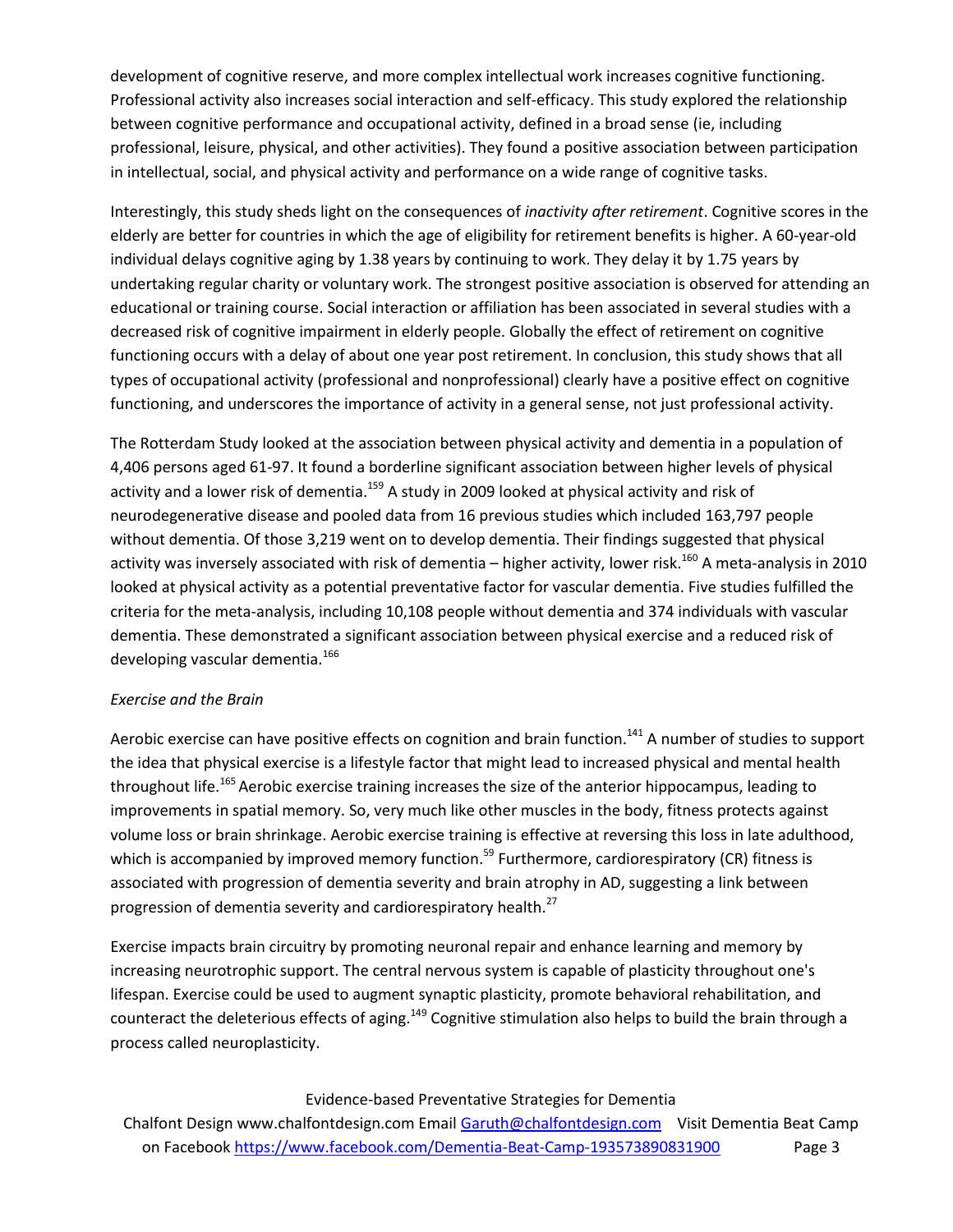A study of 72 healthy older people who wore an electronic accelerometer during waking hours for 3 months to record activity, then had their brain activity measured with MRI scans. This was able to show that physical activity slowed the normal rate of cognitive decline. Enhancing moderate daily physical activity could be helpful for lowering the rate of neurocognitive degradations in healthy elderly individuals.<sup>40</sup> A randomised controlled trial of endurance exercise training was carried out in Italy with 120 healthy older adults, aged 69- 74. They were supervised in a gym 3 hours a week for a year. The MMSE scores of the control group decreased significantly. It showed that this type of intervention may reduce the progression of age-related cognitive decline. 235

## *Leisure time activity*

Leisure-time physical activity at midlife at least twice a week was associated with a reduced risk of dementia and Alzheimer's disease. This was in spite of their age, sex, education, disabilities or genetics. Regular physical activity may reduce the risk or delay the onset of dementia and AD, especially among genetically susceptible individuals.<sup>102</sup> Other reviews showed that the benefits of physical exercise or physical activities promote brain and cognitive vitality well into older adulthood, $137$  and that the evidence for a protective effect of moderate exercise on cognitive decline in elderly people is growing.<sup>138</sup> A review of 18 studies showed that fitness training was found to have robust but selective benefits for cognition.<sup>136</sup>

An active and socially integrated lifestyle in late life (social network, physical leisure, and non-physical activity) has a beneficial effect on cognition and a protective effect against dementia and AD.<sup>144</sup> Different types of activities seem to benefit different cognitive domains. In a study in China a high level of *mental* activity was related to less decline in global cognition, language, and executive function; high *physical* activity was related to less decline in episodic memory and language and high *social* activity was associated with less decline in global cognition. The same pattern was observed in men and in women. $91$ 

## *Mild Cognitive Impairment (MCI)*

The term mild cognitive impairment (MCI) has been used to describe the population of older adults who experience memory complaints within the context of normal everyday functioning, but who neither have dementia or evidence of a cognitive deficit. Older adults with MCI are at higher risk than the normal older adult population for developing dementia. Several studies showing that increased levels of physical activity, such as walking, are associated with preserved or improved cognitive function.<sup>142</sup> They also find that older adults who engage in exercise are less likely to develop dementia than those who are not. For individuals with MCI, physical activity programs may aid in terms of improving cognition and preventing further cognitive decline.  $140$ 

## *Walking*

Evidence-based Preventative Strategies for Dementia Greater amounts of walking are associated with greater gray matter volume, which is in turn associated with a reduced risk of cognitive impairment.<sup>101</sup> Physically capable older men who walked less than a quarter mile a day had almost twice the risk of developing dementia compared with those who walked more than 2 miles a day. This study took into consideration the possibility that limited amounts of walking could be the result of a decline in physical function due to preclinical dementia. These findings suggested that walking is associated with a reduced risk of dementia, and that promoting active lifestyles in physically capable men could help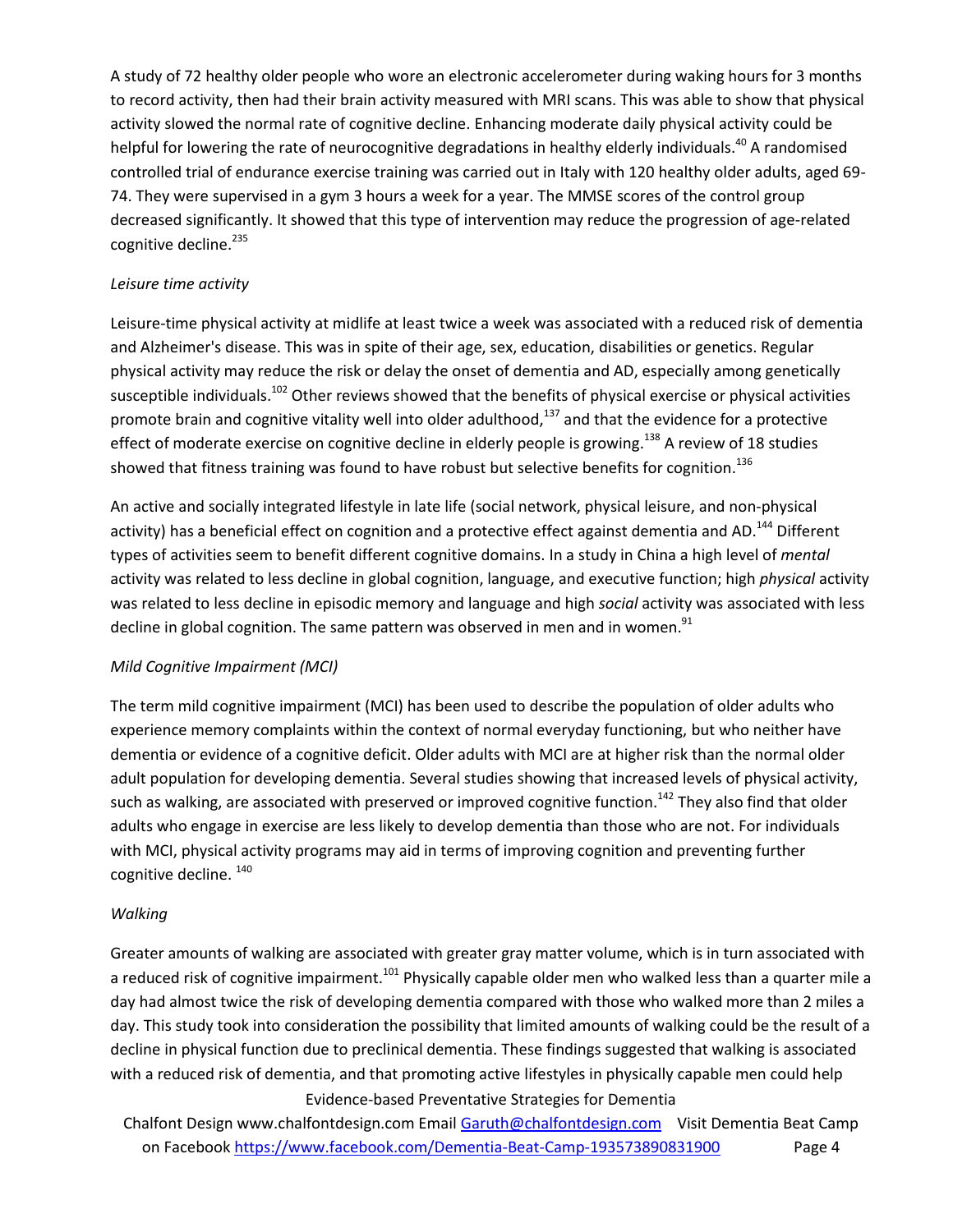late-life cognitive function.<sup>131</sup> In another study on walking, women with a greater physical activity level at the beginning of the study were less likely to experience cognitive decline during the 6 to 8 years of follow-up. This supported the study hypothesis that physical activity prevents cognitive decline in older communitydwelling women.<sup>150</sup> One study looked at group walking and/or taking B vitamins for 152 community-dwelling adults aged 70–80 with MCI. Memory improved in men and memory and attention improved in women. <sup>148</sup>

## *Exercise for People with Dementia – slowing the decline*

For people with dementia the benefits of physical activity are well-known. In a study of people with Alzheimer's, those who were sedentary have shown a significant decline in MMSE scores, while the active people actually reduced the amount of decline. Importantly, among the active AD patients, those individuals who engaged in walking for more than 2 hours a week had a significant improvement in MMSE scores.<sup>39</sup> (The MMSE is a brief 30-point questionnaire test that is used to screen for cognitive impairment.) Exercise appears to be beneficial in reducing some of the behavioral and psychological symptoms of dementia (BPSD), especially depressed mood, agitation, and 'wandering', and may also improve night-time sleep.<sup>9</sup> Brain areas such as the prefrontal cortex, hippocampus and amygdala that respond positively to physical activity are affected in the three most prevalent subtypes of dementia (Alzheimer's, frontotemporal and vascular). A dysfunction of these areas has serious consequences for cognition and behavior. A deterioration of executive functions, such as taking initiative, results in apathy, a lack of motivation, and agitation which has been shown to decrease after participation in an exercise program.<sup>18, 19</sup> Engaging in regular physical activity (aerobic/endurance activities, strength training, balance, and flexibility training) among other health benefits, may delay or prevent the onset of behavior problems and sleep disorders in frail elderly people with dementia living in nursing homes.<sup>132,133</sup>

## *Mind-body*

A study of Chinese elders showed it is not just the exercise that is therapeutic, but this can be enhanced by intentionally involving the mind as well. A total of 389 subjects at risk of cognitive decline participated in an exercise intervention program. They found that by using Tai Chi, a mind-body exercise with integrated cognitive and motor coordination, the group showed a trend for lower risk of developing dementia at 1 year, as well as other clinical improvements. Such activity helped with preservation of global ability in elders at risk of cognitive decline.<sup>41</sup>

This overlapping of the mind and the body supports the Prosentia Hypothesis which proposes that the combination of engagement with nature as well as social interaction is therapeutic for people with dementia.<sup>227, 228</sup>

This model illustrates the two interactions that work together to improve wellbeing. While (**B**) is the communication between two people, (**A**) shows the interaction between the person and nature. In line with the Prosentia Hypothesis, one study looked at the effect of planned walking on communication in residents with dementia in two nursing homes. If found that communication performance improved significantly in the planned walking group, as compared to the conversation-only group. The results suggest that a planned walking program has the capacity to improve the communication performance of patients with Alzheimer's disease.<sup>145</sup>

## Evidence-based Preventative Strategies for Dementia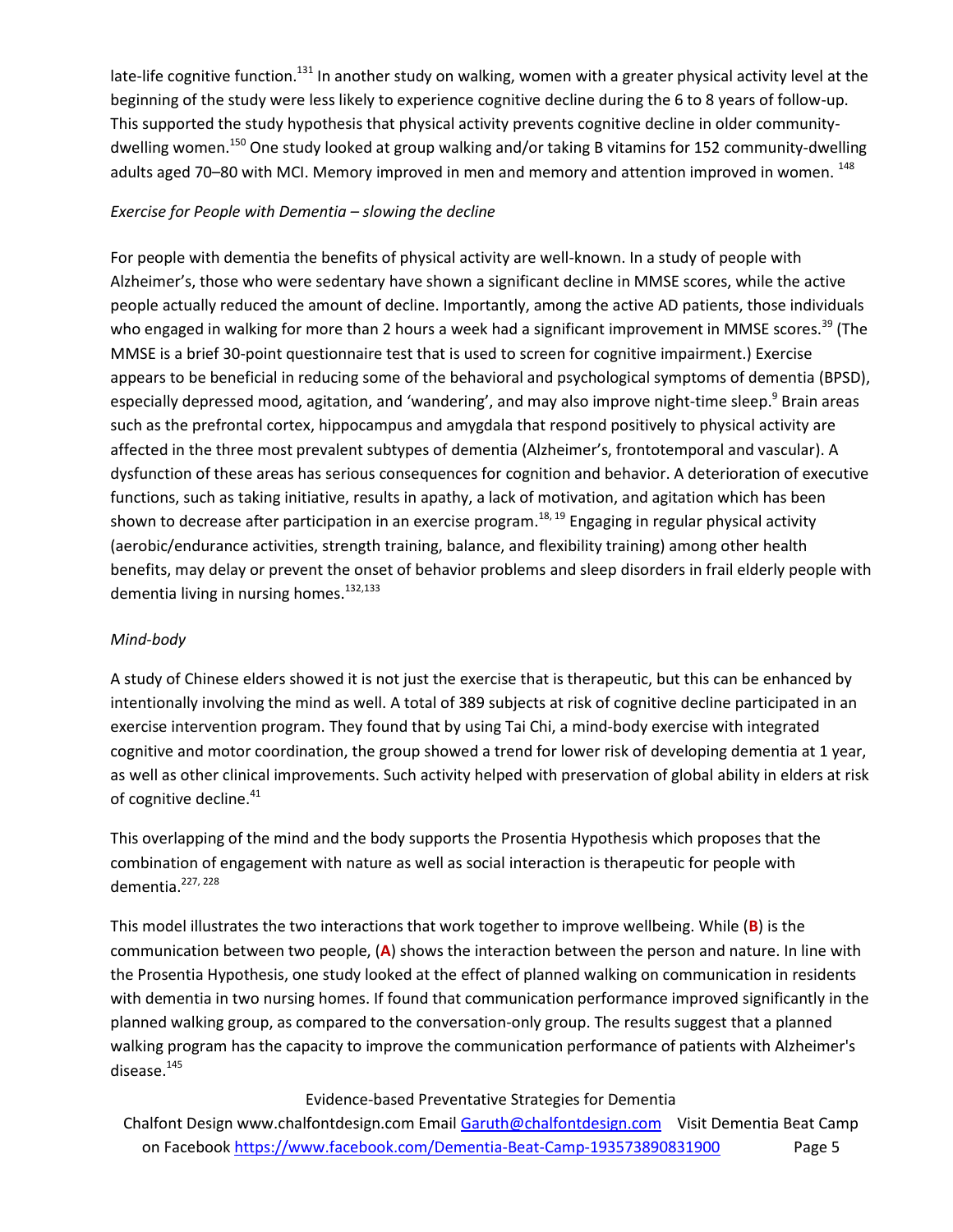

## PROSENTIA HYPOTHESIS

Nature is a tool for interaction between people to enable well-being for a person with dementia.

(Chalfont, 2008)

Of particular interest is a person's total daily physical activity. One study showed that the level of total daily physical activity was associated with the rate of global cognitive decline and AD in older adults.<sup>201</sup> Another one examined the relationship of total physical activity, objectively measured by actigraphy, with incident AD and cognitive decline. Subjects with lower overall physical activity had a higher risk of AD and a faster rate of cognitive decline after controlling for several confounders, including motor function. Total daily activity, including non-exercise physical activity, may be particularly important to augment cognition and forestall AD.

In summary, physical activity and exercise have been consistently associated with decreased risk for cognitive decline and dementia and its positive effects are evident both for Alzheimer disease (AD) and vascular dementia. Physical activity provides a promising, low-cost, easily accessible, and side-effect–free means to prevent AD… and has other beneficial effects on quality of life, combating cardiovascular disease, risk of falls, disability, and depression.<sup>200</sup>

# **DIET**

'You are what you eat' continues to ring true, as diet may be the single more important cause of dementia, according to the evidence. Increased intake of vegetables is associated with a lower risk of dementia and slower rates of cognitive decline in older age.<sup>194</sup> Before giving dietary advice, a mention of homocysteine, antioxidants, resveratrol and flavonoids is in order.

## *Homocysteine*

Low levels of the two B-vitamins, folate and vitamin B12, cause an excess of homocysteine in the blood, and two enzymes to be increased. These enzymes work on the amyloid-beta proteins that become snipped off and form amyloid plaque. People with the highest levels of blood homocysteine had almost double the risk of AD and other dementias as compared to people with lower blood homocysteine. <sup>95</sup> There is a statistically significant association between serum homocysteine and the incidence of dementia. <sup>104</sup> Food processing destroys up to 85% of vitamin B6 and folate. Clearly we must be eating whole foods in their natural state. So both high levels of homocysteine and low levels of vitamin B12 may be involved in the development of Alzheimer's disease.<sup>130, 83, 84, 95, 43, 203</sup> Because older people cannot easily utilise folic acid in food they need it in supplement form. Although vitamin deficiency is quite pervasive (as many as 45% of elderly British are foliate deficient) taking a multiple vitamin can remedy the problem. Furthermore, high levels of homocysteine have

## Evidence-based Preventative Strategies for Dementia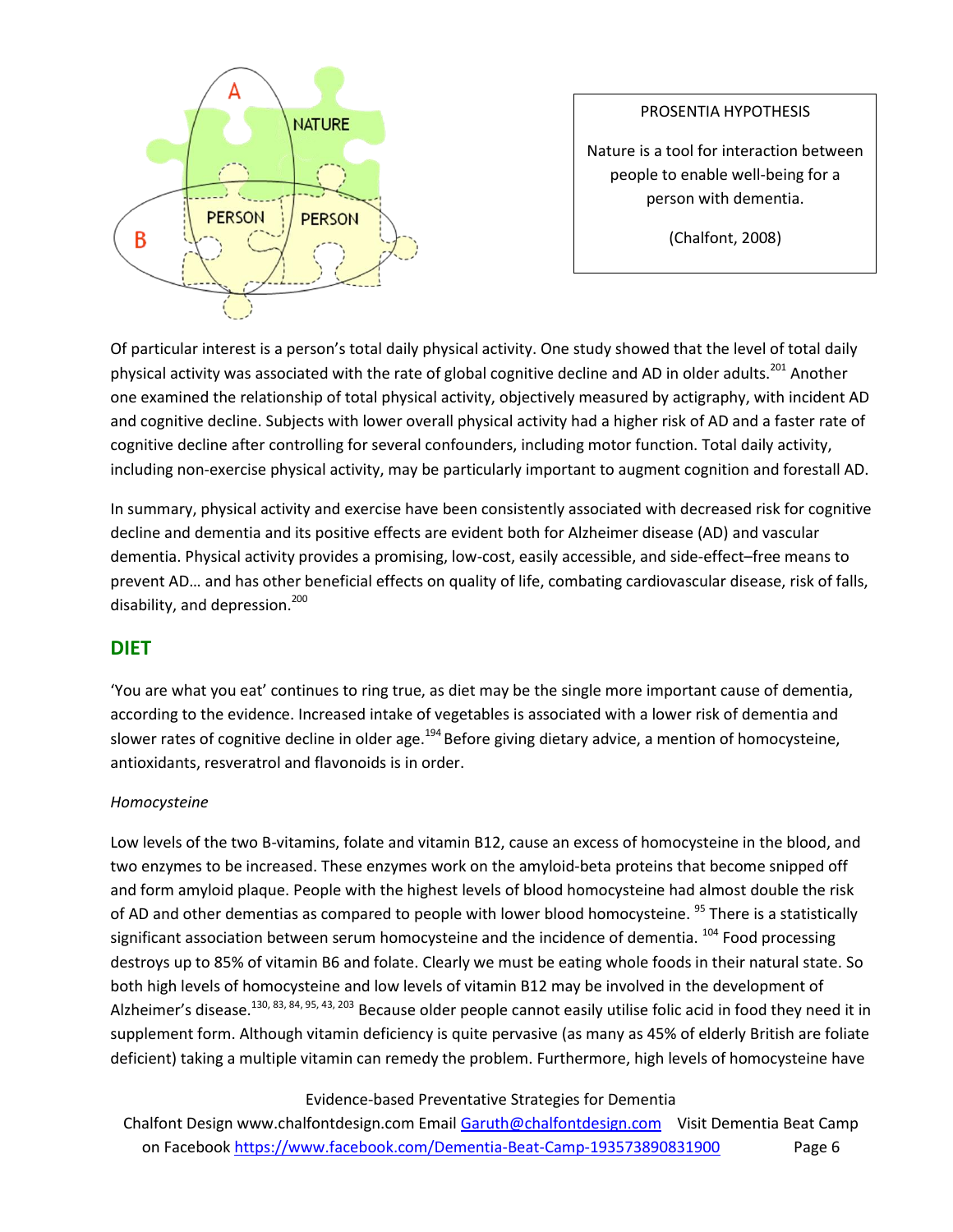been linked in numerous studies to an increased risk of depression. Whereas, testing for homocysteine is a very simple solution. <sup>96, 97, 98, 100</sup> A diet to lower homocysteine would include many natural sources of Bvitamins like fresh fruits and vegetables and would limit animal protein. However, eggs, meat and butter can play a role in maintaining a healthy body and brain, as long as they are balanced with the necessary fresh foods and regular exercise. Vegetarians and vegans may need to take supplements.

## *Antioxidants, Resveratrol and Flavonoids*

Antioxidants are used therapeutically to address brain aging and neurodegenerative diseases of the elderly.<sup>111</sup> An autopsy will reveal inflammatory processes and oxidative damage in the brains of people with dementia. Free radicals build up in the body when we are exposed to toxins and they are generated in our body when we experience stress. Avoidable sources of free radicals include fried foods, cigarette smoke, radiation, stress and alcohol.<sup>187</sup> Maintaining a healthy lifestyle and reducing stress in our lives is important to help prevent free radical damage. Having abundant antioxidants in the diet prevents or treats such damage by neutralizing free radicals and inflammation.<sup>82</sup> Resveratrol may be useful in reducing the risk of neurodegenerative disorders, especially Alzheimer's disease (among many other diseases and ailments). 210, <sup>217</sup> Resveratrol is obtained from red grapes, red grape juice, red wine, blueberries, peanuts, peanut butter and dark chocolate.

Dietary intake of flavonoid-rich foods or supplements could impact the development and progression of dementia.<sup>113</sup> Flavonoids are common plant pigment compounds which may protect brain neurons from injury, improving metabolism and the molecular structure responsible for memory. Indirectly, flavanols may help by improving brain blood flow, allowing more blood — and therefore more oxygen — to reach key areas of the brain, resulting in higher cognitive scores. <sup>120</sup> For instance, in one study blueberries and strawberries appeared to slow cognitive decline in older women. Those with higher berry intake delayed cognitive aging by up to 2.5 years.<sup>115</sup> A study looking at data from 23 countries to see if different genetic backgrounds made a difference, found that higher consumption of dietary flavonoids, especially flavonols, is associated with lower population rates of dementia.<sup>192</sup>

## *Mediterranean Diet*

The Mediterranean diet (MeDi) consists of vegetables, fruits, nuts, whole grains, and fish. It is known that elevated saturated fatty acids could have negative effects on age-related cognitive decline and mild cognitive impairment (MCI).<sup>186</sup> Evidence suggests a possible association between fish consumption and unsaturated fatty acids in reducing the risk of cognitive decline and dementia.<sup>106</sup> Light to moderate alcohol use may be associated with a reduced risk of incident dementia and Alzheimer's (AD), and perhaps a protective effect for vascular dementia, cognitive decline, and predementia syndromes. Another study found that people who followed the MeDi were less likely to develop depression during the next 4 years than those who ate more meat, meat products, or whole-fat dairy. Researchers felt that healthier food habits may have lead to an improved brain function and consequently to a greater resilience to better face the frustrations of every day, to control stress, and to overcome personality deficits. Rates were about 30% lower in those with the highest consumption of fruit, nuts, legumes, and monounsaturated vs saturated fats.<sup>107</sup>

## Evidence-based Preventative Strategies for Dementia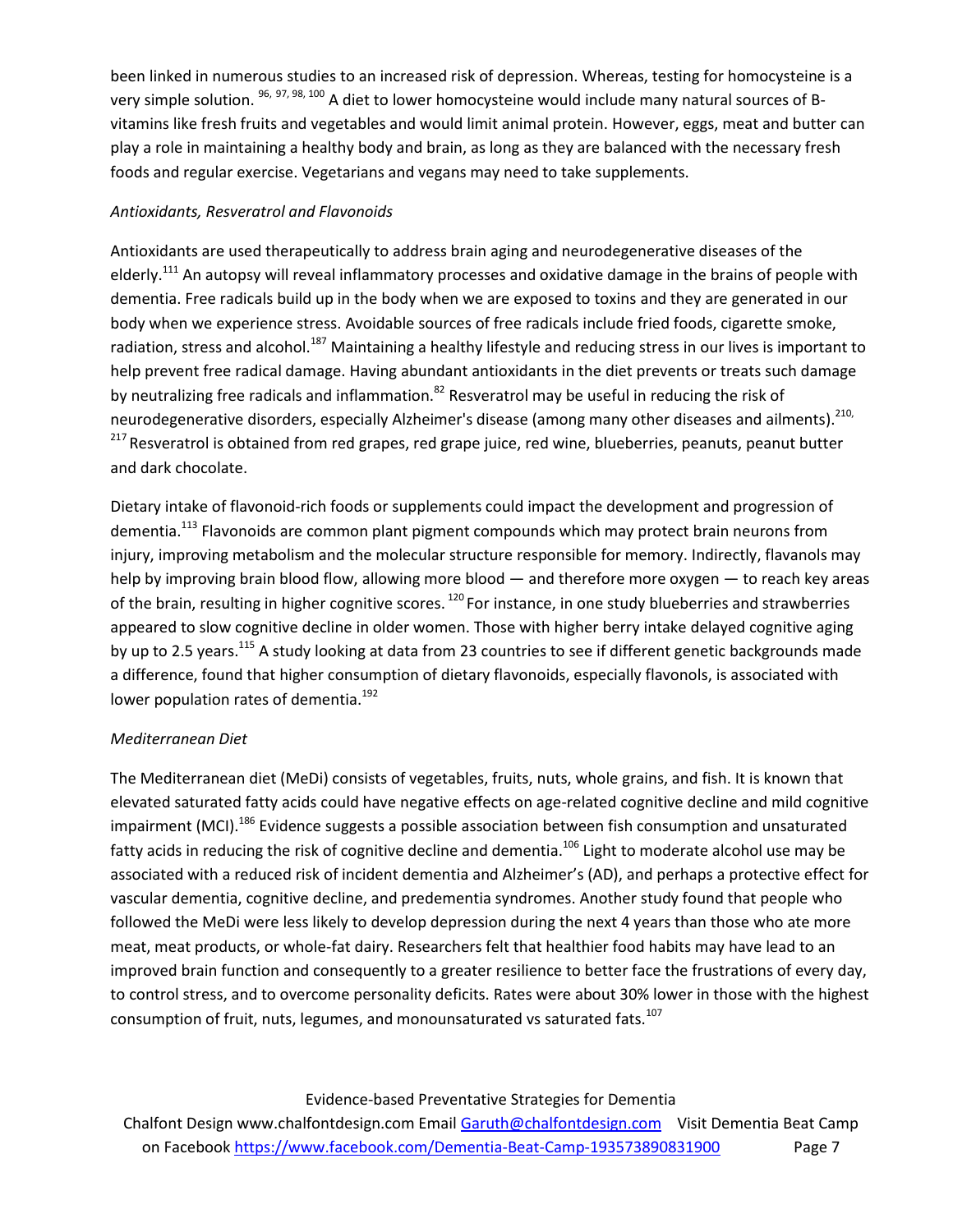Higher adherence to MeDi was found to be associated with a lower likelihood of cognitive impairment, in spite of differing demographic characteristics, environmental factors, vascular risk factors, depressive symptoms, and self-reported health status.<sup>216</sup> Another study found that adherence to the MeDi may affect not only risk for AD but also subsequent disease course, and that higher adherence to the MeDi is associated with lower mortality in AD.<sup>211</sup> In summary, higher adherence to a Mediterranean-type diet could be associated with slower cognitive decline, reduced risk of progression from MCI to AD, reduced risk of AD and a decreased all-cause mortality in AD patients.<sup>186, 213</sup>

Attain the vitamins and minerals you need through food if possible, but through supplements if necessary. Table 1 in the Appendix tells you the elements the body needs, why they are important and what foods provide them. Natural elements that are also therapeutic include *Ginkgo biloba* <sup>189, 190, 191</sup>, *Gotu kola* <sup>187</sup>, cinnamon 218, 219, coffee and caffeine 121, 123, 124, Sea buckthorn berry <sup>193</sup> , Ginseng<sup>152</sup> and Saffron (*Crocus*  s*ativus*) <sup>185</sup>. In particular, curcumin/turmeric <sup>172, 173, 174, 175, 176, 177, 178, 179 has shown dramatic results in recovery</sup> from symptoms such as irritability, agitation, anxiety, and apathy. Also, drink enough water to keep hydrated so that your urine is light/pale yellow.

Avoid eating sugar <sup>186, 187,86</sup>, sugar substitutes (aspartame, saccharin, acesulfame potassium, high-fructose corn syrup, neotame, sucralose)<sup>86, 214,</sup> and an excess of highly processed carbohydrates (sugar, flour and all the products made from them).<sup>220</sup>

## Risk Factor: *Obesity*

Obesity at midlife is associated with an increased risk of dementia and Alzheimer's disease later in life.<sup>67</sup> Clustering of vascular risk factors increases the risk in an additive manner. Central obesity in midlife increases risk of dementia independent of diabetes and cardiovascular comorbidities.<sup>66</sup> As many as fifty percent of adults have central obesity. Being overweight in midlife is associated with lower cognitive ability and steeper cognitive decline in late life.<sup>62</sup> Obesity during middle age (40 to 45 years) was strongly associated with an increased risk of dementia 30 years later. People with obese body-mass index (BMI) scores (30 or above) were 75% more likely to develop dementia compared to those with a normal BMI.<sup>63</sup> A BMI less than 20 and an increasing BMI of 22.5 or greater were associated with increased risk from midlife to old age of dementia.  $65$  Overweight and obesity are major preventable factors.

## Risk Factor: *Cardiovascular Disease*

Over the last 15 years, researchers have found a significant association between vascular diseases (hypertension, atherosclerosis, diabetes type 2, hyperlipidemia, and heart disease) and an increased risk of Alzheimer's disease.<sup>52</sup> Hypertension (high blood pressure) may cause cerebrovascular disease that may increase the risk of AD. Vascular disease can affect cerebral blood flow and impair signaling. Hypertension may also lead to vessel wall changes in the brain, leading to hypoperfusion, ischemia and hypoxia. Both of these may initiate the pathological beginnings of dementia. Also, early AD may lead to increased blood pressure. Similar biological mechanisms may be involved in the development of both disorders. By avoiding vascular risk factors we can markedly reduce incident dementia. The same is true for heart disease in all its forms - coronary artery disease, myocardial infarction, atrial fibrillation, valvular disease, and heart failure. Several of the cardiovascular risk factors are preventable and treatable. In summary, lifestyle modifications

## Evidence-based Preventative Strategies for Dementia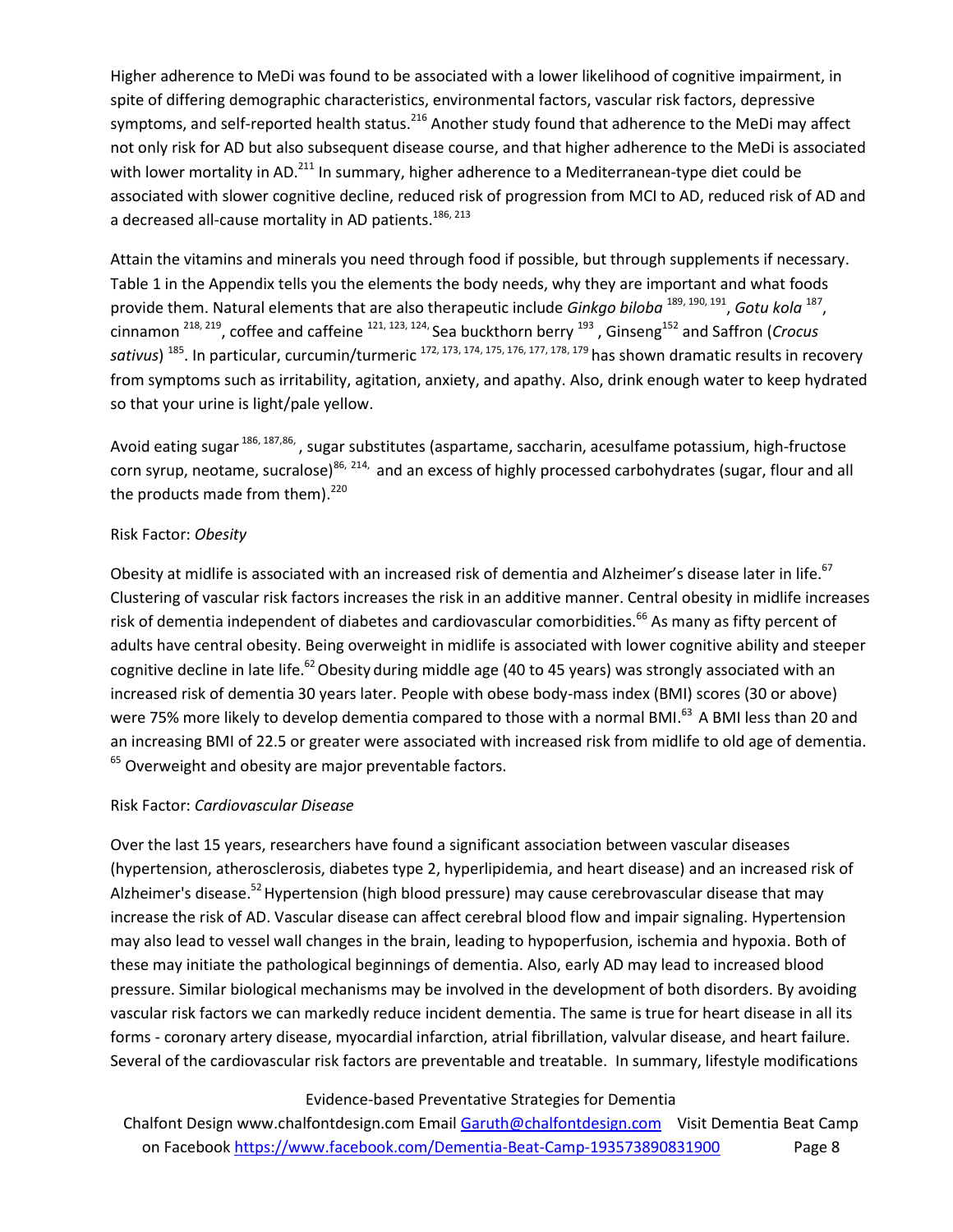known to be effective in preventing vascular disease, such as controlling high blood pressure, managing your cholesterol levels, and engaging in physical activity, may also help prevent Alzheimer's disease.<sup>55, 58, 71, 232, 222,</sup> 233, 225

It has been shown that diet alone reduces plaque and reverses carotid atherosclerosis. In the study, middleaged people with heart disease or diabetes who lost more than 12 pounds over a two-year period successfully reduced the size of the deposits (or plaques) clogging their arteries, rather than merely halting their growth. A low-carb, low-fat, or Mediterranean-style diet all had positive effects on artery health.<sup>105</sup> Vitamin therapy has also been shown to slow and even reverse clogging of the carotid arteries that feed the brain, which should reduce the risk of stroke. Vascular dementia is preventable. Therefore, early detection and an accurate diagnosis are important.

## Risk Factor: *Diabetes*

Studies indicate that there is a high correlation between Type 2 diabetes and the incidence of Alzheimer's disease (AD). The elevated glucose levels typical of diabetes lead to the overproduction of reactive oxygen species, resulting in oxidative stress, which is a common factor in both diabetes and AD. <sup>219</sup> There is a strong connection between diabetes and dementia which can largely be explained through diet. The Glycaemic Index (GI) is a ranking of carbohydrate containing foods based on their overall effect on blood glucose levels. Slowly absorbed foods have a low GI rating, whilst foods that are more quickly absorbed have a higher rating. This is important because choosing slowly absorbed carbohydrates, instead of quickly absorbed carbohydrates, can help even out blood glucose levels when you have diabetes. It can be seen that abnormal lipid, cholesterol and glucose metabolism are consistently indicated as central in the pathophysiology, and possibly the pathogenesis of AD.<sup>54</sup> Avoiding high blood pressure, controlling cholesterol and diabetes as well as maintaining a healthy diet and lifestyle may lower the risk of developing dementia.  $64$ 

## **Diet - Conclusion**

Lower the risk of cardiovascular and metabolic disorders by eating fats from fish, vegetable oils, nonstarchy vegetables, low glycemic index fruits, and a diet low in foods with added sugars.<sup>186</sup> In general, your diet should be low in salt, sugar and bad fat, and contain plenty of vegetables and fruit. Diet is such a powerful component for good health - you truly are what you eat. When in doubt about any food or drink, ask yourself these three simple questions,

- 1) Is it **natural**? (It is a whole food, organic or biodynamic, not invented or mucked about for profit.)
- 2) Is it **logical**? (There is a scientific reason why it may prevent or delay the onset of dementia.)
- 3) Is it **proven**? (There is some evidence that it has achieved this.)

*Feed your body and your brain. Let food be your medicine. Eat Clean. Stay Well.*

## Evidence-based Preventative Strategies for Dementia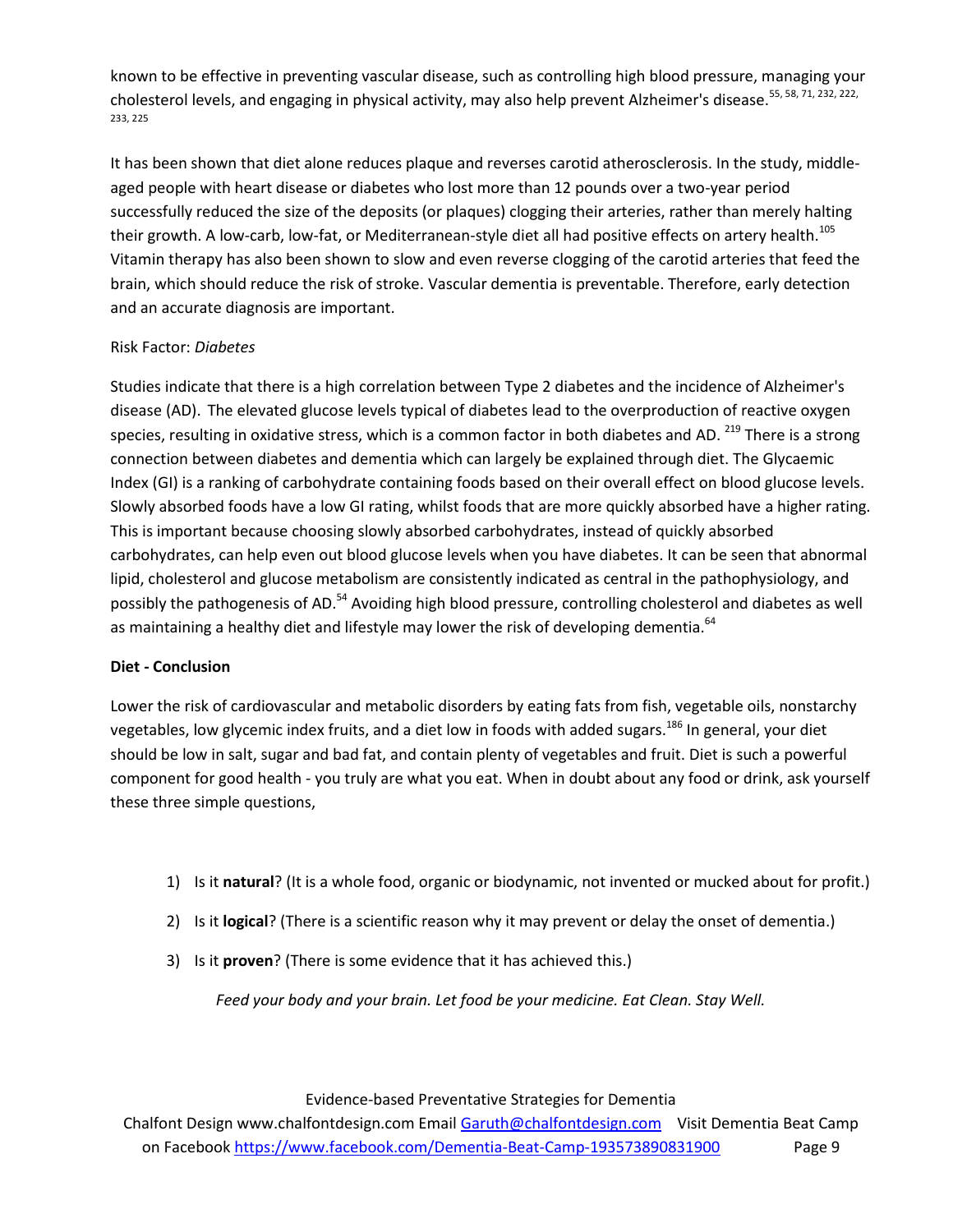# **Cognitive Stimulation**

Findings underline the need for targeted efforts to stimulate and educate the ageing brain.<sup>1</sup> For instance, processing speed is the ability to automatically and fluently perform relatively easy elementary cognitive tasks, especially when attention and focused concentration are required. The cognitive domains of spatial abilities and processing speed have predicted life satisfaction.<sup>199</sup> Furthermore, impaired processing speed could cause difficulties in the partaking of social and societal life.<sup>199</sup> Brain size continues to be an important predictor of cognition in old age. $<sup>2</sup>$ </sup>

## *Cognitive Reserve*

The concept of cognitive reserve is the idea of building up additional abilities to compensate for the possibility of declining memory or thinking. Cognitive reserve describes the mind's resistance to damage of the brain. It was discovered in 1988 at autopsy when some elderly persons without Alzheimer's symptoms displayed AD pathology of plaques and tangles.<sup>48</sup> Why did they not manifest the disease symptoms? The brains of these people weighed more and had a greater number of neurons. This higher reserve was found to provide a greater threshold before clinical deficit appears.<sup>229</sup> As well as building up additional abilities to strengthen cognitive reserve, preservation of the functional integrity of the neural network may be an important component of strengthening cognitive reserve and significantly delaying the onset and progression of dementia, particularly in females.<sup>47</sup>

## *Neuroplasticity*

While some interventions like diet, socialising, dancing, cooking and gardening have been shown to offer a protective and positive effect for cognition, there is one area of study that aims to positively and physically impact the brain directly. Both a walk in the park and weight-lifting in the gym are a benefit in various ways. But the gym workout has the added intention of changing muscle. Novel challenges present unexpected obstacles, forcing your brain to remodel its existing circuitry and build new pathways for information processing. This is the field of neuroplasticity, the idea that the brain is able to change through routine practice, much like any professional athlete or musician becomes better at what they do through practice. The expression 'what fires together, wires together' helps explain the process whereby neuronal connections or pathways strengthen the more they are activated. "Just as our brains shape us, we can shape our brains" (pg 8), says Barbara Arrowsmith-Young, born with severe learning difficulties who 'fixed' herself and went on to found a school and a movement in North America that overturns the belief that our brains are hardwired for life. 226

In a study comparing the brains of professional musicians (keyboard players) with a matched group of amateur musicians and non-musicians, researchers found gray matter volume differences in motor, auditory, and visual–spatial brain regions. These differences may represent structural adaptations in response to longterm skill acquisition and the repetitive rehearsal of those skills.<sup>205</sup> Another group of people, so-called Super-Agers over the age of 80 who seem immune to age-related memory impairment, were compared to matched elderly 50-65 year-olds. The SuperAgers' cerebral cortex was significantly thicker and displayed no atrophy compared to the younger group.<sup>3</sup>

## Evidence-based Preventative Strategies for Dementia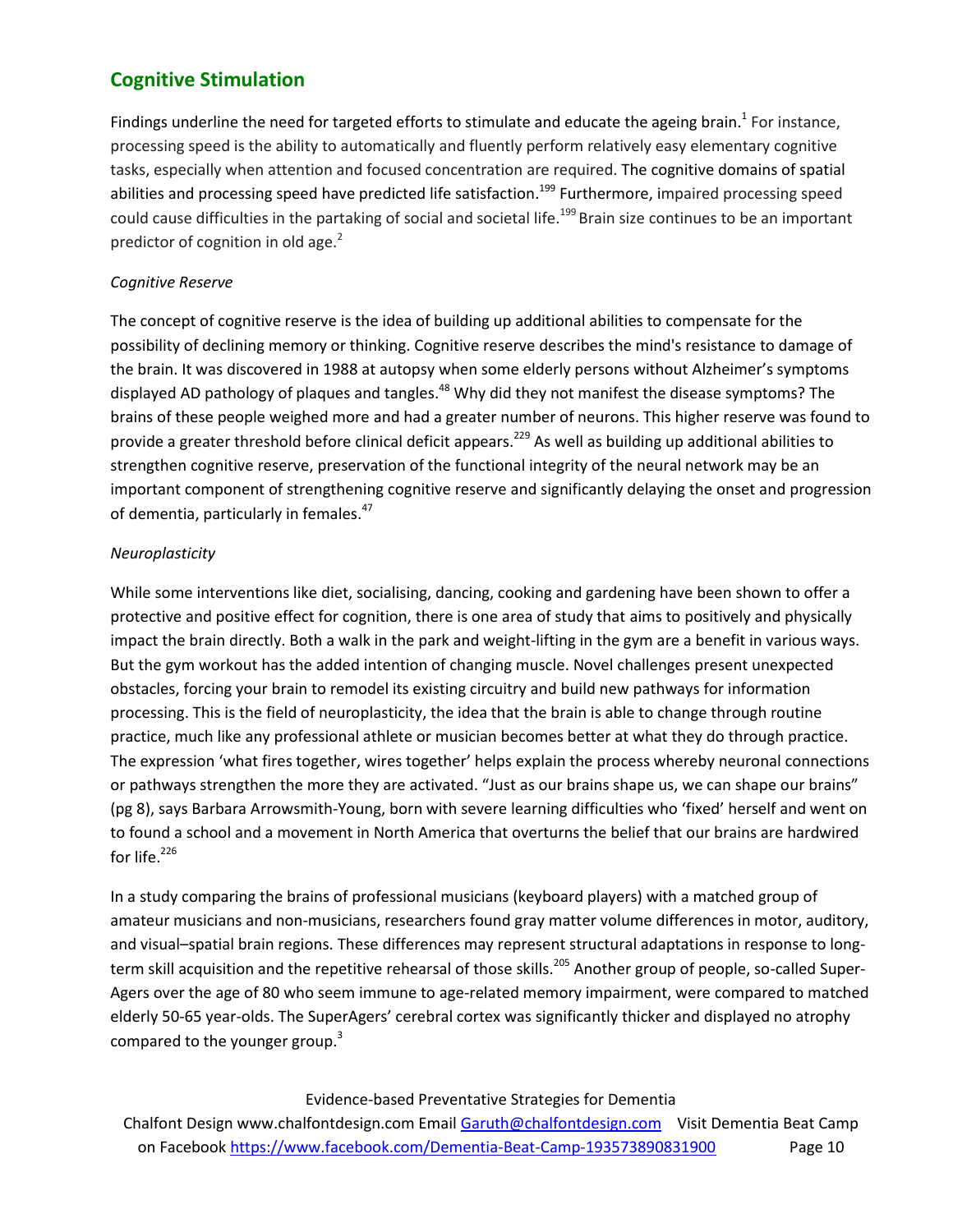## *Cognitive Training*

There are three different types of computerised programmes in use: classic cognitive training tasks, neuropsychological software, and video games. Findings from these are comparable or better than those from reviews of more traditional, paper-and-pencil cognitive training approaches - effective and less labor intensive. This type of training has been useful for people with no impairment, with mild cognitive impairment (MCI) and with early Alzheimer's disease.

One study of computerised cognitive training for older people with MCI enabled participants to improve their performance across a range of tasks.<sup>42</sup> In a cognitive intervention program people with MCI were able to improve their performance on cognitive and functional measures and it could persist in a long-term followup.<sup>50</sup> In another study of computerised cognitive training for older persons with MCI, sixteen participants completed the 30-session program using exercises that target a range of cognitive functions including attention, processing speed, visual memory and executive functions. Results indicated that participants were able to improve their performance across a range of tasks with training.<sup>139</sup>

In a computer-assisted errorless learning-based memory training program (CELP) for people with early Alzheimer's disease in Hong Kong, positive treatment effects on cognition were found in both the computerassisted and the therapist-led (TELP) sessions. Remarkable changes were shown in cognitive function for subjects receiving CELP and emotional/daily functions in those receiving TELP.<sup>94</sup>

In a meta-analysis of the literature on cognitive training (CT) in Alzheimer's disease, CT showed promise in the treatment of AD. CT was shown to affect learning, memory, executive functioning, activities of daily living, general cognitive problems, depression, and self-rated general functioning.<sup>20</sup> In a study looking at computer use among men, 5506 community-dwelling men in Australia aged 69 to 87 years were interviewed and then later followed-up. The study analysis adjusted for age, educational attainment, size of social network, and presence of depression or of significant clinical morbidity. They found that older men who use computers have lower risk of receiving a diagnosis of dementia up to 8.5 years later.<sup>99</sup>

In summary, cognitive training with or without computers has proven beneficial for both healthy and impaired adults.

# **Environment and Social Interaction**

We need to stay connected to other people and engage in conversation in order to keep our minds intact. In a brief review of people's attitude to home care, it was clear to me how much of what the service provided was about human contact. People needed help with things at home, but often that homecare worker was the only person they would see and talk face-to-face to in a day. Research shows that an extensive social network seems to protect against dementia. In a study of 1,203 people without dementia who had good cognition, living at home in Stockholm, Sweden, were followed for an average period of 3 years. 176 patients were diagnosed with dementia in that time. It was discovered when they analysed the data, that a poor or limited social network increased the risk of dementia by 60%. Infrequent contacts with people in their network did not increase the risk of the disease if such contacts were experienced as satisfying. So it is quality of contact, not just quantity that counts. $^{234}$ 

## Evidence-based Preventative Strategies for Dementia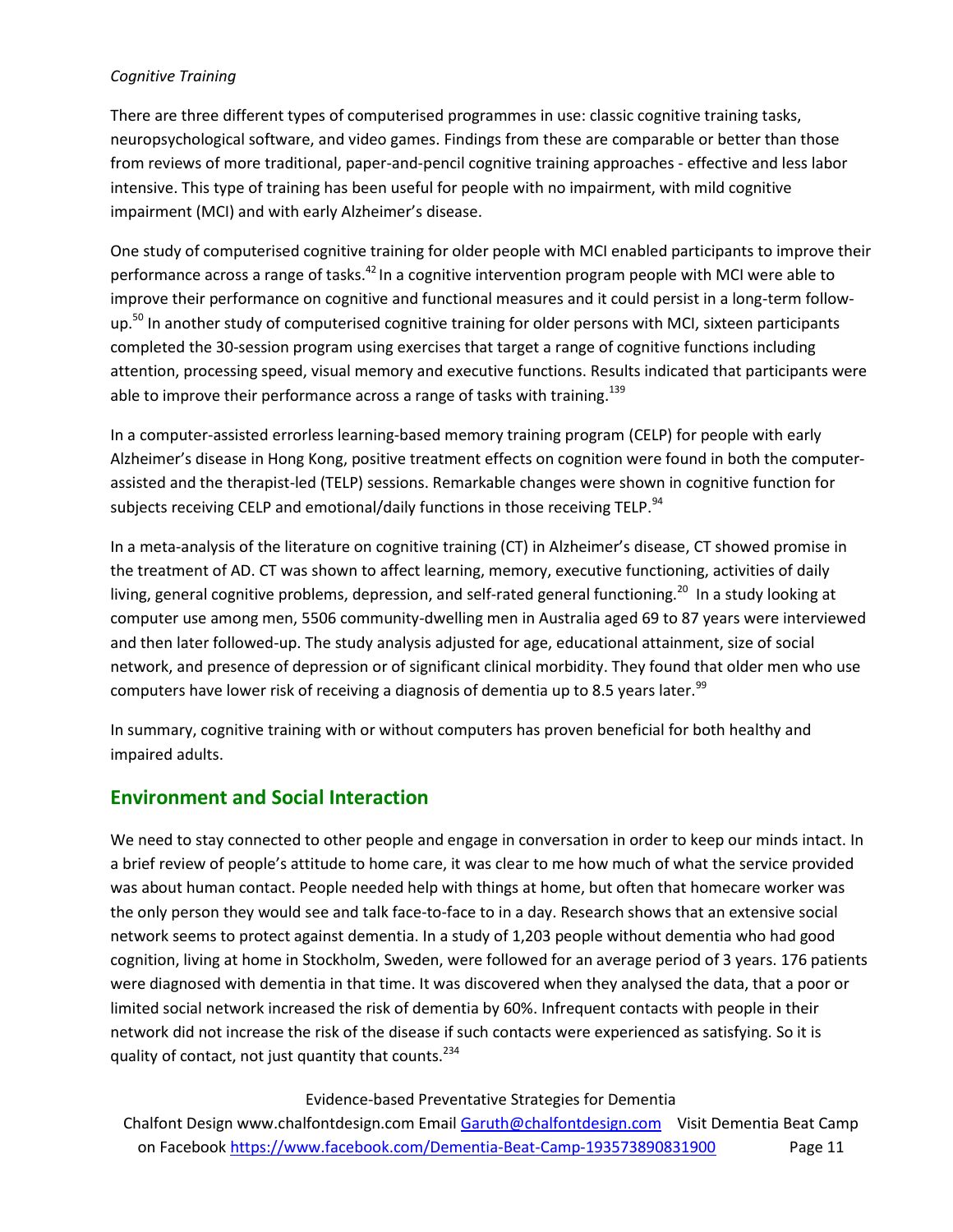# **Metabolic Treatment Approach**

A recent study has also shown dementia to be treatable. This study in 2014 from UCLA and the Buck Institute for Research on Aging successfully reversed cognitive decline by enhancing the metabolism of patients with memory loss from AD or cognitive impairment. 36 metabolic factors were tested and each was enhanced through diet, exercise, improved sleep, stress reduction, cognitive stimulation, vitamins and supplements, etc. 9 out of 10 patients improved beginning within 3 months. The only participant who did not improve was in very late stage dementia. Some patients were struggling with their jobs or had stopped working. After the intervention all the patients were able to return to work or continue working with improved performance. Follow-up has shown sustained improvement over 2.5 years. $4$ 

# **What to avoid**

As well as what to eat and do, there are numerous things to avoid that need a brief mention.

## *Metals*

Mercury - Thirty-two studies, out of 40 testing memory in individuals exposed to inorganic mercury, found significant memory deficits. Some autopsy studies found increased mercury levels in brain tissues of AD patients. In laboratory testing, inorganic mercury reproduces all pathological changes seen in AD. Inorganic mercury may play a role as a co-factor in the development of AD. As the single most effective public health primary preventive measure, industrial, and medical usage of mercury should be eliminated as soon as possible.<sup>70</sup>

Copper - It has been hypothesized that copper toxicity may be a contributory factor in Alzheimer's disease. Serum copper is slightly increased in AD. A specific form of 'free' copper seems to best characterize this increase. Free copper is associated with the typical deficits of AD, incipient AD and mild cognitive impairment, and specific cerebrospinal markers.<sup>76</sup> Its causative role in AD pathology as risk factor can be claimed.<sup>74</sup>

In another study, 65% of patients had a higher than normal free copper. Patients who were carriers of the APOE-ε4 allele had higher levels of free copper than non-carriers. After one year, MMSE decreased by 3-4 points, and free copper predicted this change. Hyperlipidemic patients with higher levels of free copper seemed more prone to worse cognitive impairment. Free copper at baseline correlated with the ADL and IADL clinical scales scores at one year. These results show an association between copper deregulation and unfavorable evolution of cognitive function in Alzheimer disease.<sup>75</sup>

Free copper distinguishes mild cognitive impairment subjects from healthy elderly individuals. The probability of acquiring MCI increased by about 24% for each free copper unit increment.  $^{76}$  An increasing amount of evidence shows that biometals zinc (Zn) and copper (Cu) can interact with amyloid beta (Aβ).<sup>77, 196</sup> Copper, zinc and iron are naturally abundant in the brain but Alzheimer's disease brain contains elevated concentrations of these metals in areas of amyloid plaque pathology.

Aluminium/Aluminum - Since 1911, experimental evidence has repeatedly demonstrated that chronic Al intoxication reproduces neuropathological hallmarks of AD.<sup>72</sup> Aluminum is a neurotoxin omnipresent in

## Evidence-based Preventative Strategies for Dementia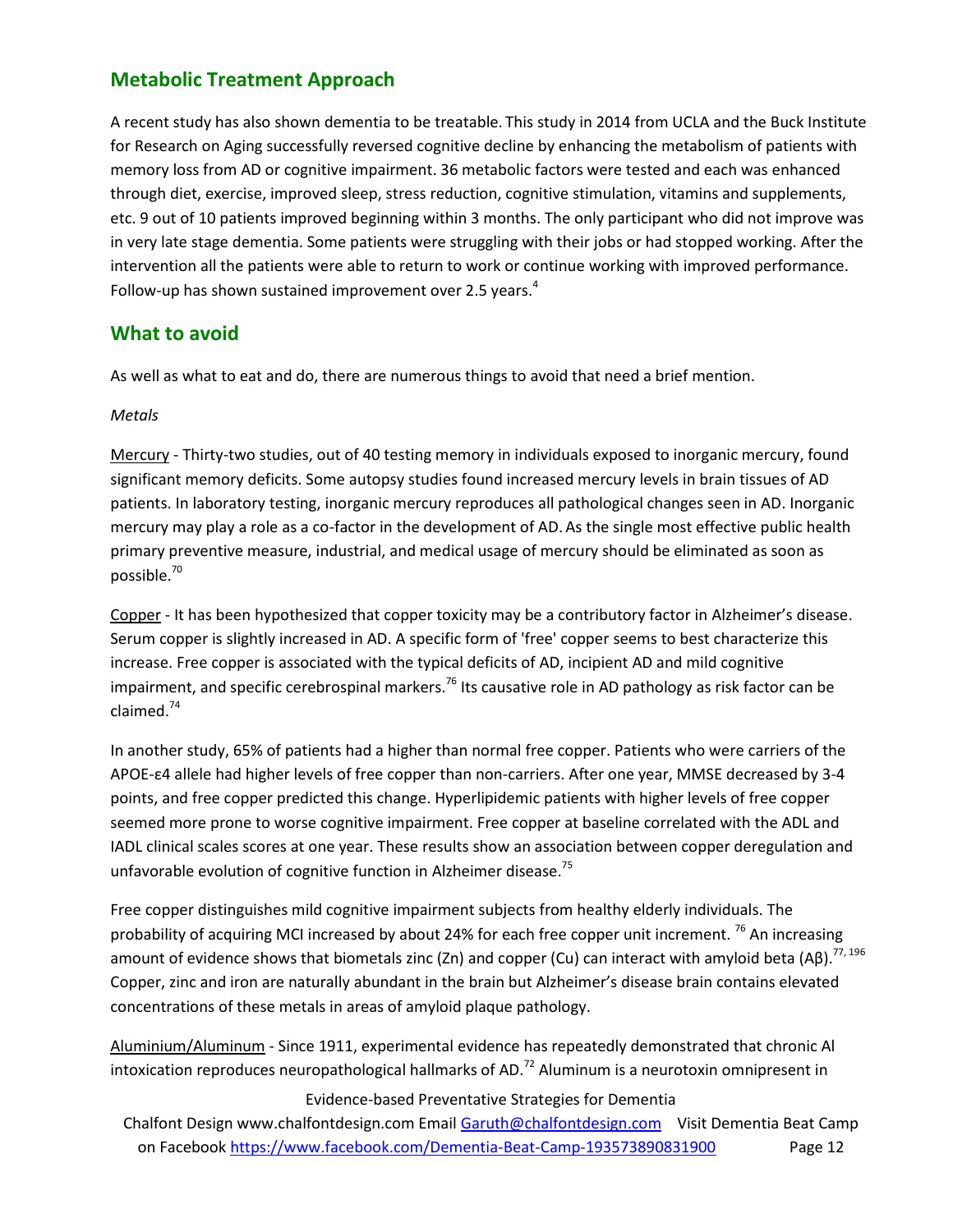everyday life and can enter the human body from several sources, most notably from drinking water and food consumption.<sup>209</sup> As a neurotoxin it creates tau tangles in the brain. Whether or not they are identical to the tau tangles created by Alzheimer's disease is really of no importance. It's probably better not to cook with aluminum pans. One dangerous route of exposure is anti-perspirant spray because the spray atomizes the aluminum into the nasal passages, where it can be absorbed directly into the blood in the brain. <sup>187</sup> This is completely avoidable exposure. The photographic evidence available combines with existing evidence to support a role for aluminum in the formation and growth of NFTs in neurons of humans with Alzheimer's disease.<sup>206</sup>

Smoking - Smoking is associated with a doubling of the risk of dementia and Alzheimer's disease.<sup>236</sup> Smokers were found to have decreased grey matter density compared with non-smokers, similar abnormalities to those found in people with early AD.<sup>164</sup> To beat dementia, one must quit smoking.<sup>163</sup>

*Stress* - Increasing evidence has been accumulating about the role of stress as an important challenge to the onset and progression of Alzheimer's disease (AD). There are neuroinflammatory mechanisms induced by stress that result in neuronal dysfunction and impaired neurogenesis.<sup>68</sup> Progressive increases in salivary cortisol during a yearly exam over a 5-yr period predicted reduced hippocampal volume and reduced performance on hippocampal-dependent memory tasks.<sup>90</sup>

There are other sources of concern such as *anesthesia, statins,<sup>237</sup> solvents, pesticides and pollution*, for which there is a small amount of research, but the evidence is growing.

# **Conclusion**

In older subjects, healthy diets, antioxidant supplements, the prevention of nutritional deficiencies, and moderate physical activity could be considered the first line of defense against the development and progression of pre-dementia and dementia syndromes.<sup>215</sup> At this point in time, a full range of beneficial activities and elements, along with the supporting evidence has been identified. From this information we can derive an integrated lifestyle approach to preventing dementia, delaying the onset or slowing the decline. Risk factor modification remains the cornerstone for dementia prevention, in particular looking at whether several simultaneous interventions may have additive or multiplicative effects.<sup>162</sup> Participation in a variety of activities, regardless of the frequency or the cognitive challenge is the recommended approach. One study showed that an 8 to 11% reduction in the risk for cognitive ageing and dementia resulted from this approach. <sup>45</sup> So even though many see the research as 'inconclusive,' multidomain interventions might be more promising in the prevention of cognitive decline and dementias such as Alzheimer's disease.<sup>188</sup>

We also know that greater purpose in life may help stave off the harmful effects of plaques and tangles associated with Alzheimer's disease.<sup>38</sup> So having a positive attitude and being able to identify your role in the grand scheme of things is also important. Does the tapestry of your life have a spiritual thread? Is it meaningful? Is there more to life for you than the material world? Is there more to my illness than the physical body? This road away from modern science and towards the greater importance of heart and spirit can open up further avenues of healing and disease prevention.

Evidence-based Preventative Strategies for Dementia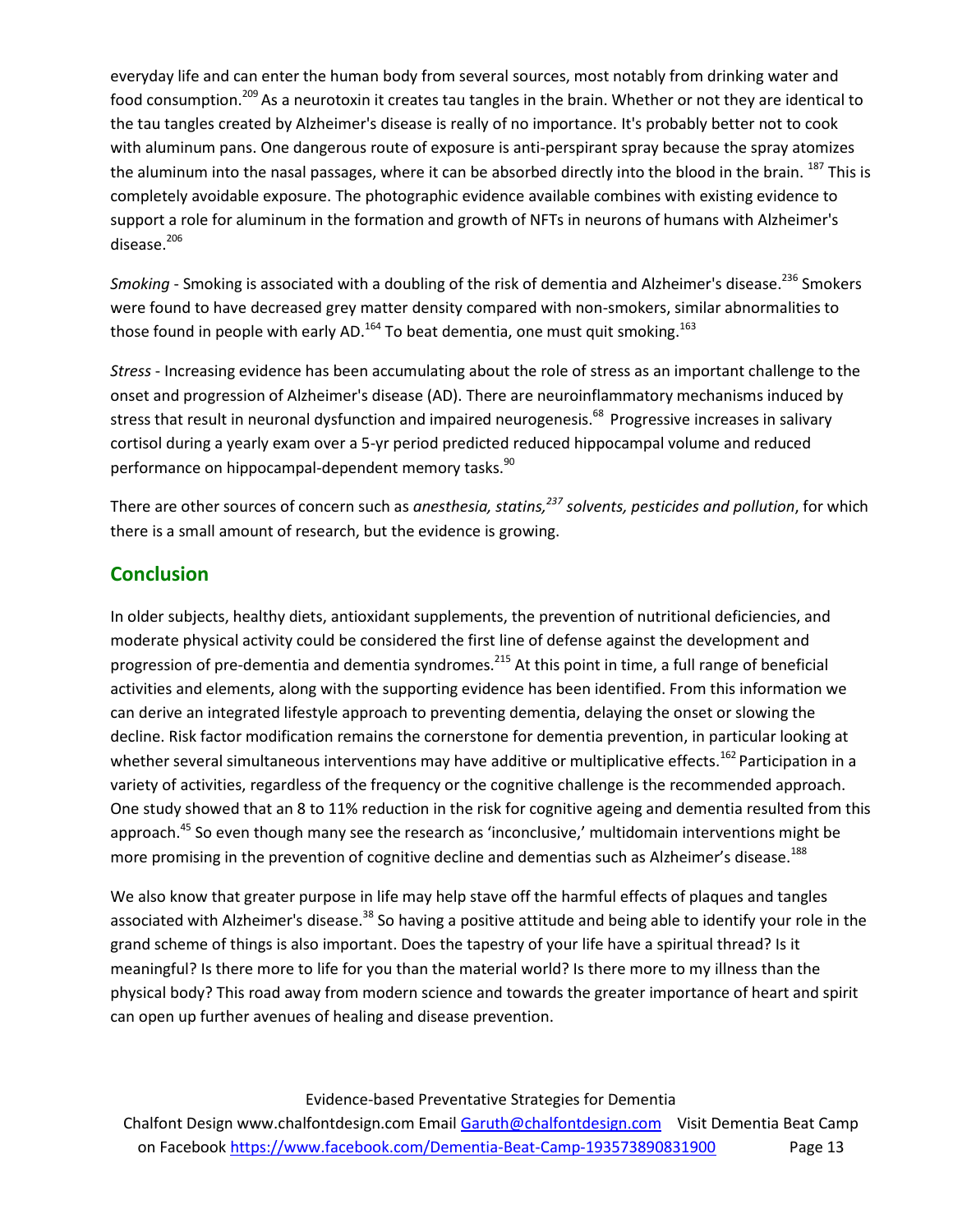It is sometimes difficult in research to tease out the exact causes of improvement (was it the berries, the badminton or singing in the choir?). But does this reductionist approach really matter? Be sensible and adopt a wholistic approach that includes a real food diet, fun exercise, singing and dancing, brain workouts, art, craft, meaningful work, connection to nature through walking and food growing, nurturing your spiritual life and social interaction that builds meaningful relationships. At the end of the day, what matters is our good health, not how we get there. Rather than dying from dementia while waiting for conclusive evidence, we need to act now on what we already know.

#### **References**

- 1. Reed et al 2011. Cognitive Activities During Adulthood Are More Important than Education in Building Reserve. *Journal of the International Neuropsychological Society.* (2011), 17: 615-624.
- 2. Farias et al 2012. Maximal brain size remains an important predictor of cognition in old age, independent of current brain pathology. *Neurobiology of Aging*. Volume 33, Issue 8, Pages 1758-1768, August 2012.
- 3. Harrison et al 2012. Superior Memory and Higher Cortical Volumes in Unusually Successful Cognitive Aging. *Journal of the International Neuropsychological Society*. Volume 18, Issue 06, pp 1081-1085, Nov 2012.
- 4. Bredesen, D. E. 2014. Reversal of cognitive decline: A novel therapeutic program. *Aging.* Vol. 6, No. 9. Sept 2014. Pages 1-10.
- 9. Thuné-Boyle et al 2012. The effect of exercise on behavioral and psychological symptoms of dementia: towards a research agenda. *International Psychogeriatrics.* July 2012, 24: pp 1046-1057.
- 18. Scherder et al 2010. The more physical inactivity, the more agitation in dementia. *International Psychogeriatrics*, October 2010 - Volume 22, Special Issue 08.
- 19. Volicer, L., Simard, J., Heartquist, J., Medrek, R. and Riordan, M.E. (2006). Agitation has been shown to decrease after participation in an exercise program. *Journal of the American Medical Directors Association*. 7, 426-431.
- 20. Sitzer et al 2011. Cognitive training in Alzheimer's disease: A meta-analysis of the literature (17 controlled studies). *Mensa Research Journal.* Summer - Vol 42. No 2, 2011: 29-43.
- 27. Vidoni et al 2012. Cardiorespiratory fitness is associated with atrophy in Alzheimer's and aging over 2 years. *Neurobiology of Aging*, Volume 33, Issue 8, Pages 1624-1632.
- 38. Boyle, P.A. et al 2012. Effect of Purpose in Life on the Relation Between Alzheimer Disease Pathologic Changes on Cognitive Function in Advanced Age. *Arch Gen Psychiatry*. 2012, 69(5):499-504.
- 39. Winchester J. et al 2012. Walking stabilizes cognitive functioning in Alzheimer's disease (AD) across one year. *Archives of Gerontology and Geriatrics*, Volume 56, Issue 1, Pages 96-103, January 2013.
- 40. Kimura et al 2013. Correlation between moderate daily physical activity and neurocognitive variability in healthy elderly people. *Archives of Gerontology and Geriatrics.* Volume 56, Issue 1, Pages 109-117, January 2013.
- 41. Lam et al 2012. Correlation between moderate daily physical activity and neurocognitive variability in healthy elderly people. *Archives of Gerontology and Geriatrics*, Volume 56, Issue 1, Pages 109-117, January 2013.

#### Evidence-based Preventative Strategies for Dementia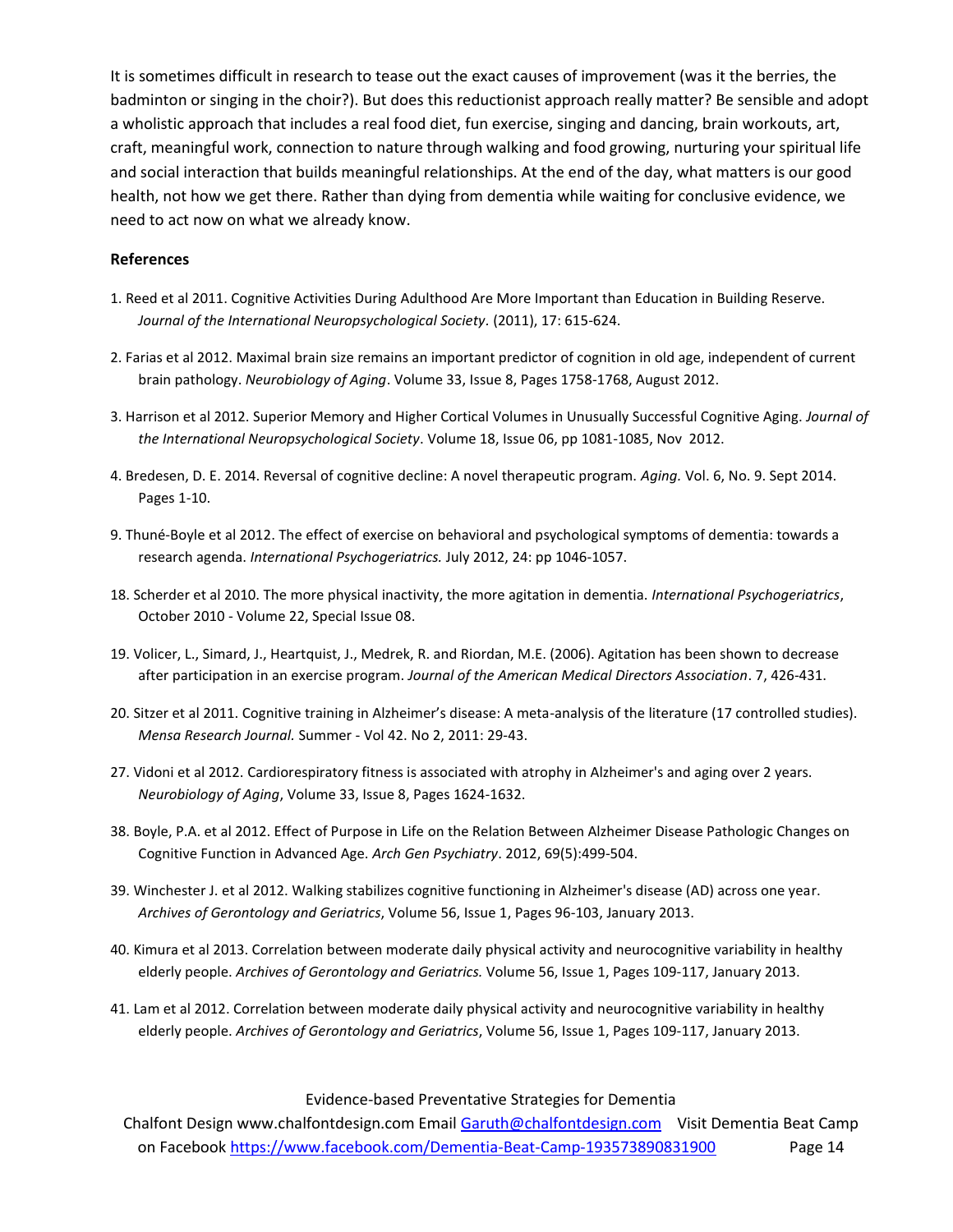- 42. Finn & McDonald 2011. Computerised Cognitive Training for Older Persons With Mild Cognitive Impairment: A Pilot Study Using a Randomised Controlled Trial Design. *Brain Impairment*. Volume 12, Issue 03, December 2011, pp 187- 199.
- 43. Moore E. et al 2012. Cognitive impairment and vitamin B12: a review. *International Psychogeriatrics.* April 2012, 24:pp 541-556.
- 45. Carlson et al 2012. Lifestyle Activities and Memory: Variety May Be the Spice of Life. The Women's Health and Aging Study II. *Journal of the International Neuropsychological Society*. March 2012, 18: pp 286-294.
- 47. Lane and He 2013. Butyrylcholinesterase genotype and gender influence Alzheimer's disease phenotype. *Alzheimer's & Dementia: The Journal of the Alzheimer's Association*. Volume 9, Issue 2, Pages e17-e73, March 2013.
- 48. Negash et al 2013. Cognitive and functional resilience despite molecular evidence of Alzheimer's disease pathology. *Alzheimer's & Dementia: The Journal of the Alzheimer's Association*. Volume 9, Issue 3, Pages e89-e95, May 2013.
- 50. Rojas et al 2013. Efficacy of a cognitive intervention program in patients with mild cognitive impairment. *International Psychogeriatrics*, Volume 25, Issue 05, May 2013, pp 825-831.
- 51. Adam et al 2013. Occupational activity and cognitive reserve: implications in terms of prevention of cognitive aging and Alzheimer's disease. *Clinical Interventions in Aging*. 2013:8 377–390.
- 52. Martins et al 2006. Convergence of atherosclerosis and Alzheimer's disease: inflammation, cholesterol, and misfolded proteins. *The Lancet*. Vol 363, Issue 9415, 3 April 2004, pp 1139–1146.
- 53. Martins et al 2006. Apolipoprotein E, cholesterol metabolism, diabetes, and the convergence of risk factors for Alzheimer's disease and cardiovascular disease. *Molecular Psychiatry* (2006) 11, 721–736.
- 54. Hofman et al 1997. Atherosclerosis, apolipoprotein E, and prevalence of dementia and Alzheimer's disease in the Rotterdam Study. *The Lancet*. 1997, Volume 349, Issue 9046, Pages 151-154.
- 55. Poirier 2003. Apolipoprotein E and cholesterol metabolism in the pathogenesis and treatment of Alzheimer's disease. *TRENDS in Molecular Medicine*. Vol.9 No.3 March 2003.
- 58. Skoog & Gustafson 2006. Update on hypertension and Alzheimer's disease. *Neurological Research*, Volume 28, Number 6, September 2006, pp. 605-611(7).
- 59. Erickson et al 2011. Exercise training increases size of hippocampus and improves memory. *Proceedings of the National Academy of Sciences*. 108: 3017-22, 2011.
- 61. Lapid et al 2013. Vitamin D and depression in geriatric primary care patients. *Clinical Interventions in Aging*. May 2013, Volume 2013:8 pp 509-514.
- 62. Dahl et al 2010. Being Overweight in Midlife Is Associated With Lower Cognitive Ability and Steeper Cognitive Decline in Late Life. *The Journals of Gerontology Series A: Biological and Medical Sciences*. Volume 65A, Number 1.
- 63. Whitmer et al. Obesity in middle age and future risk of dementia: a 27 year longitudinal population based study. *British Medical Journal*. 2005, 330:1360–1364.
- 64. Wilson et al 2011. Latest Advances on Interventions that May Prevent, Delay or Ameliorate Dementia. *Therapeutic Advances in Chronic Disease*. 2011 May; 2(3):161–173.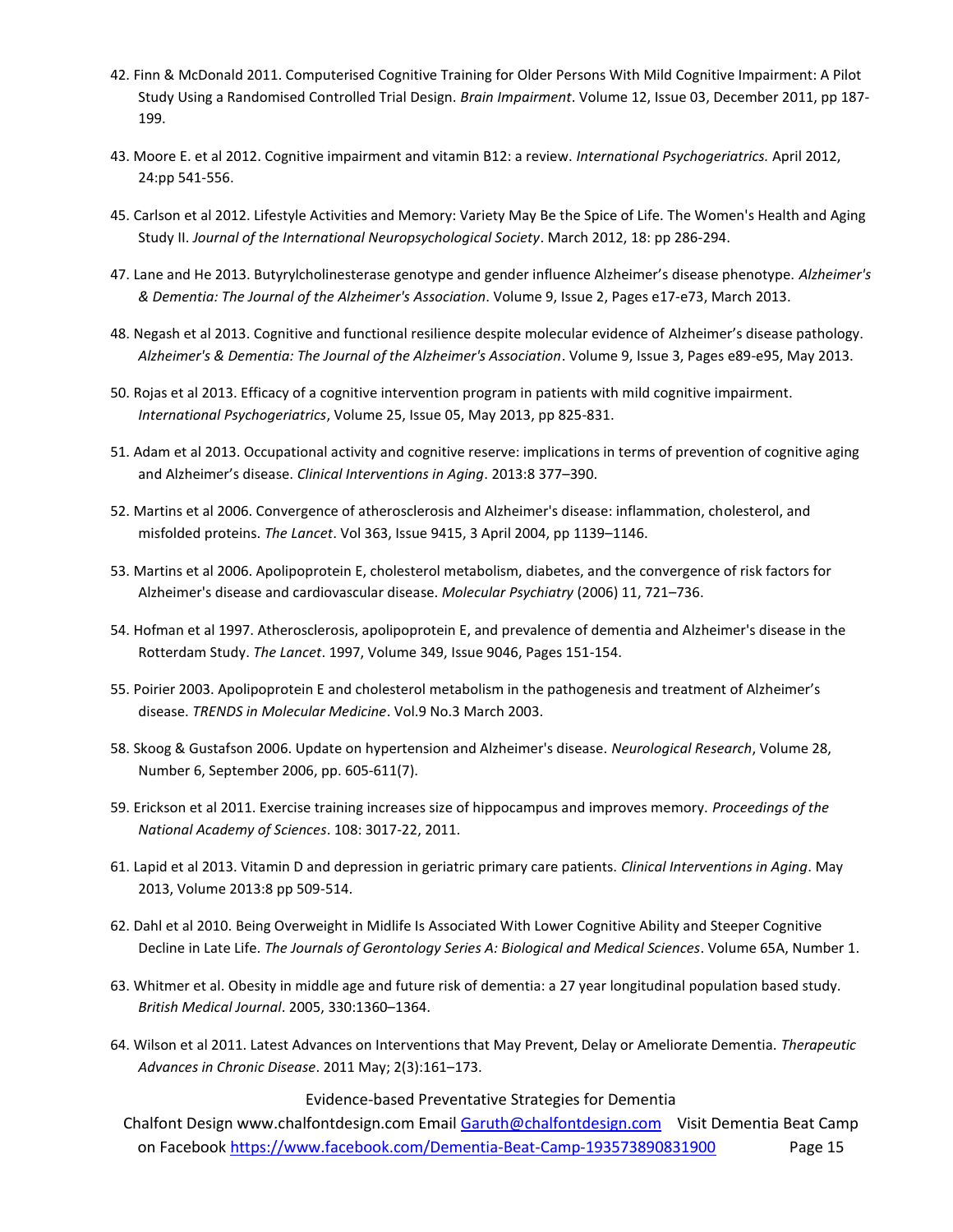- 65. Rosengren et al 2005. Body mass index, other cardiovascular risk factors, and hospitalization for dementia. *Arch Intern Med.* 2005 Feb 14, 165(3):321-6.
- 66. Whitmer et al 2008. Body mass index, other cardiovascular risk factors, and hospitalization for dementia. *Neurology*. 2008 Sep 30, 71(14):1057-64.
- 67. Kivipelto et al 2005. Obesity and vascular risk factors at midlife and the risk of dementia and Alzheimer disease. *Archives of Neurology*. 2005 Oct; 62(10):1556-60.
- 68. Ricci et al 2012. Stress-induced cytokines and neuronal dysfunction in Alzheimer's disease. *J Alzheimers Dis*. 2012, 28(1):11-24.
- 69. Farr et al 2012. Extra Virgin Olive Oil Improves Learning and Memory in SAMP8 Mice. *The Journal of Alzheimer's Disease*. Volume 28, Number 1, January 2012.
- 70. Mutter et al 2010. Does inorganic mercury play a role in Alzheimer's disease? A systematic review and an integrated molecular mechanism. *J Alzheimers Dis*. 2010, 22(2):357-74.
- 71. van Vliet 2012. Cholesterol and late-life cognitive decline. *J Alzheimers Dis*. 2012, 30 Suppl 2:S147-62.
- 72. Tomljenovic, L 2011. Aluminum and Alzheimer's disease: after a century of controversy, is there a plausible link? *J Alzheimers Dis.* 2011, 23(4):567-98.
- 74. Squitti, R 2012. Copper dysfunction in Alzheimer's disease: from meta-analysis of biochemical studies to new insight into genetics. *Journal of trace elements in medicine and biology : organ of the Society for Minerals and Trace Elements (GMS).* June 2012, Vol 26, issue 2-3, p. 93.
- 75. Squitti et al. 2011. Longitudinal prognostic value of serum "free" copper in patients with Alzheimer disease. *Neurology*. 2009; 72 (1): 50-55.
- 76. Squitti et al. 2011. Free copper distinguishes mild cognitive impairment subjects from healthy elderly individuals. *J Alzheimers Dis*. 2011, 23(2):239-48.
- 77. Tiiman et al 2013. The missing link in the amyloid cascade of Alzheimer's disease Metal ions. *Neurochemistry International*. Volume 62, Issue 4, March 2013, Pages 367–378.
- 82. Mandel et al 2011. Understanding the broad-spectrum neuroprotective action profile of green tea polyphenols in aging and neurodegenerative diseases. *J Alzheimers Dis*. 2011, 25(2):187-208.
- 83. Hooshmand et al 2010. Homocysteine and holotranscobalamin and the risk of Alzheimer disease. *Neurology*. October 19, 2010 vol. 75 no. 16 pp1408-1414.
- 84. Dangour A.D. et al 2010. B-vitamins and fatty acids in the prevention and treatment of Alzheimer's disease and dementia: a systematic review. *J Alzheimers Dis*. 2010, 22(1):205-24.
- 85. Tan et al 2012. Red blood cell omega-3 fatty acid levels and markers of accelerated brain aging. *Neurology*. February 28, 2012 vol. 78 no. 9 658-664.
- 86. Agrawal, R. and F. Gomez-Pinilla (2012). 'Metabolic syndrome' in the brain: deficiency in omega-3 fatty acid exacerbates dysfunctions in insulin receptor signalling and cognition. *The Journal of Physiology*. 590, 2485-2499.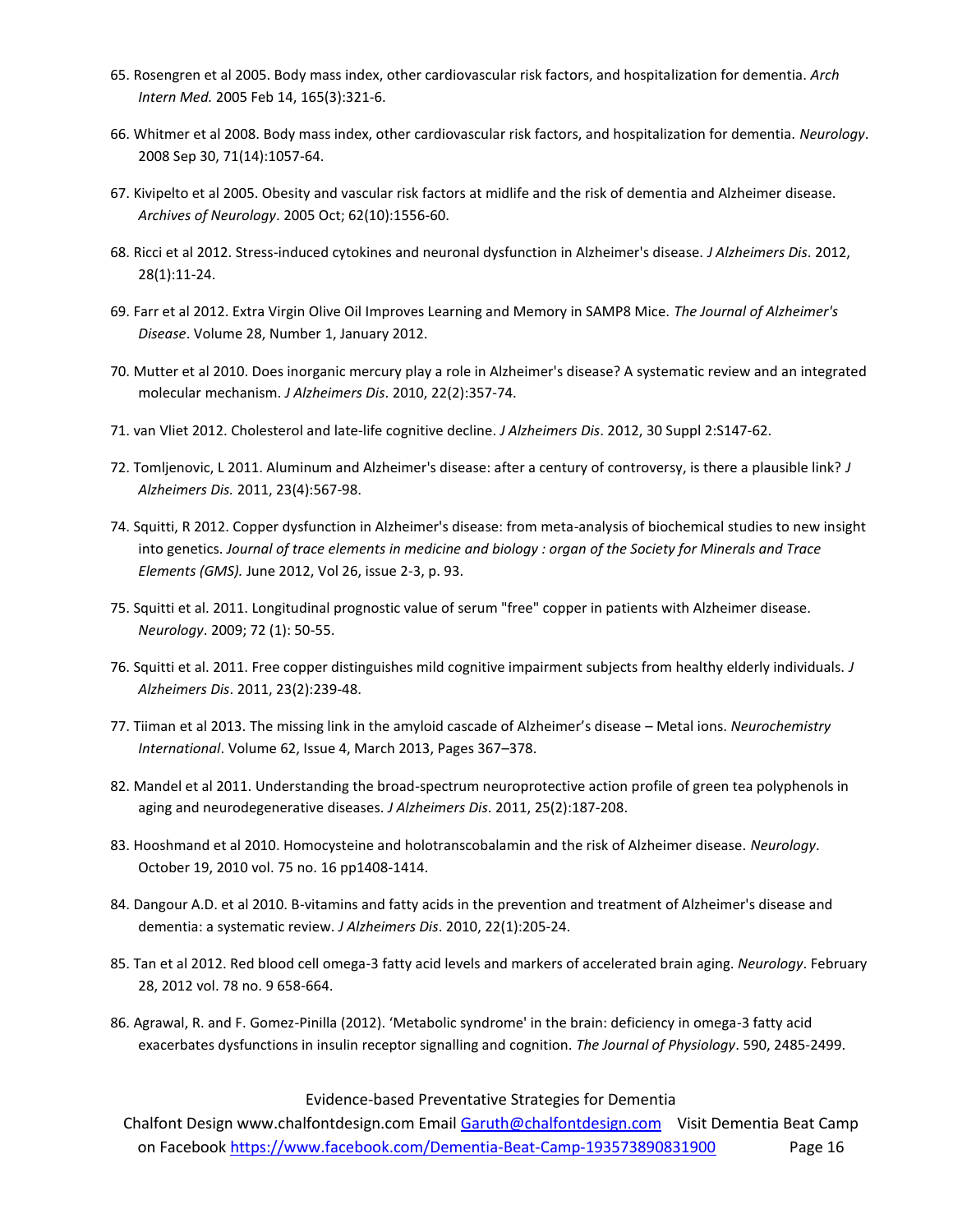- 90. Lupien SJ, de Leon M, de Santi S, Convit A, Tarshish C, Nair NPV, Thakur M, McEwen BS, Hauger RL, Meaney M. (1998). Cortisol levels during human aging predict hippocampal atrophy and memory deficits. *J. Nature Neurosci.* 1: 69–73.
- 91. McEwen, B. 2007. Physiology and Neurobiology of Stress and Adaptation: Central Role of the Brain. *Physiological Reviews*. July 2007, vol. 87 no. 3, 873-904.
- 94. Lee et al 2013. Evaluation of a computer-assisted errorless learning-based memory training program for patients with early Alzheimer's disease in Hong Kong: a pilot study. *Brain Impairment*. Volume 12, Issue 03, December 2011, pp 187-199.
- 95. Seshadri et al 2002. Plasma Homocysteine as a Risk Factor for Dementia and Alzheimer's Disease. *New England Journal of Medicine.* 2002, 346(7), 466-468.
- 96. Folstein et al 2007. The Homocysteine Hypothesis of Depression. *Am J Psychiatry.* 2007, 164:861-867.
- 97. *The Journal of Neuroscience*. Oct 8 2003, 23(27)9240–9245. Can a Simple Blood Test Solve Depression? Testing for Homocysteine Can Help in Depression Treatment. http://www.psychologytoday.com/blog/the-breakthroughdepression-solution/201110/can-simple-blood-test-solve-depression.
- 98. Almeida et al 2008. Homocysteine and depression in later life. *Arch Gen Psychiatry*. 2008, Nov, 65(11):1286-94.
- 99. Almeida et al 2012. Older men who use computers have lower risk of dementia. *PLoS One*. 2012, 7(8):e44239. Epub 2012 Aug 28.
- 100. Kim et al 2008. Predictive value of folate, vitamin B12 and homocysteine levels in late-life depression. *The British Journal of Psychiatry.* (2008) 192: 268-274.
- 101. Erickson et al 2010. Physical activity predicts gray matter volume in late adulthood. *Neurology*. October 19, 2010 vol. 75 no. 16 pp 1415-1422.
- 102. Rovio et al 2005. Leisure-time physical activity at midlife and the risk of dementia and Alzheimer's disease. *Lancet Neurol*. 2005, Nov, 4(11):705-11.
- 104. Wald et al 2011. Serum homocysteine and dementia: Meta-analysis of eight cohort studies including 8669 participants. *The Journal of the Alzheimer's Association*. Volume 7, Issue 4, Pages 412-417, July 2011.
- 105. Shai et al 2010. Dietary Intervention to Reverse Carotid Atherosclerosis. *Circulation*. 2010, 121:pp1200-1208.
- 106. Frisardi et al 2010. Nutraceutical properties of Mediterranean diet and cognitive decline: possible underlying mechanisms. *J Alzheimers Dis*. 2010, 22(3):715-40.
- 107. Sánchez-Villegas et al 2009. Association of the Mediterranean dietary pattern with the incidence of depression: the Seguimiento Universidad de Navarra/University of Navarra follow-up (SUN) cohort. *Arch Gen Psychiatry*. 2009, Oct, 66(10):1090-8.
- 109. [www.livestrong.com,](http://www.livestrong.com/) [www.ehow.com,](http://www.ehow.com/) [www.skipthepie.org,](http://www.skipthepie.org/) [www.nutritiondata.self.com,](http://www.nutritiondata.self.com/) [www.bonappetit.com,](http://www.bonappetit.com/) [www.livestrong.com.](http://www.livestrong.com/)
- 111. http://en.wikipedia.org/wiki/Antioxidant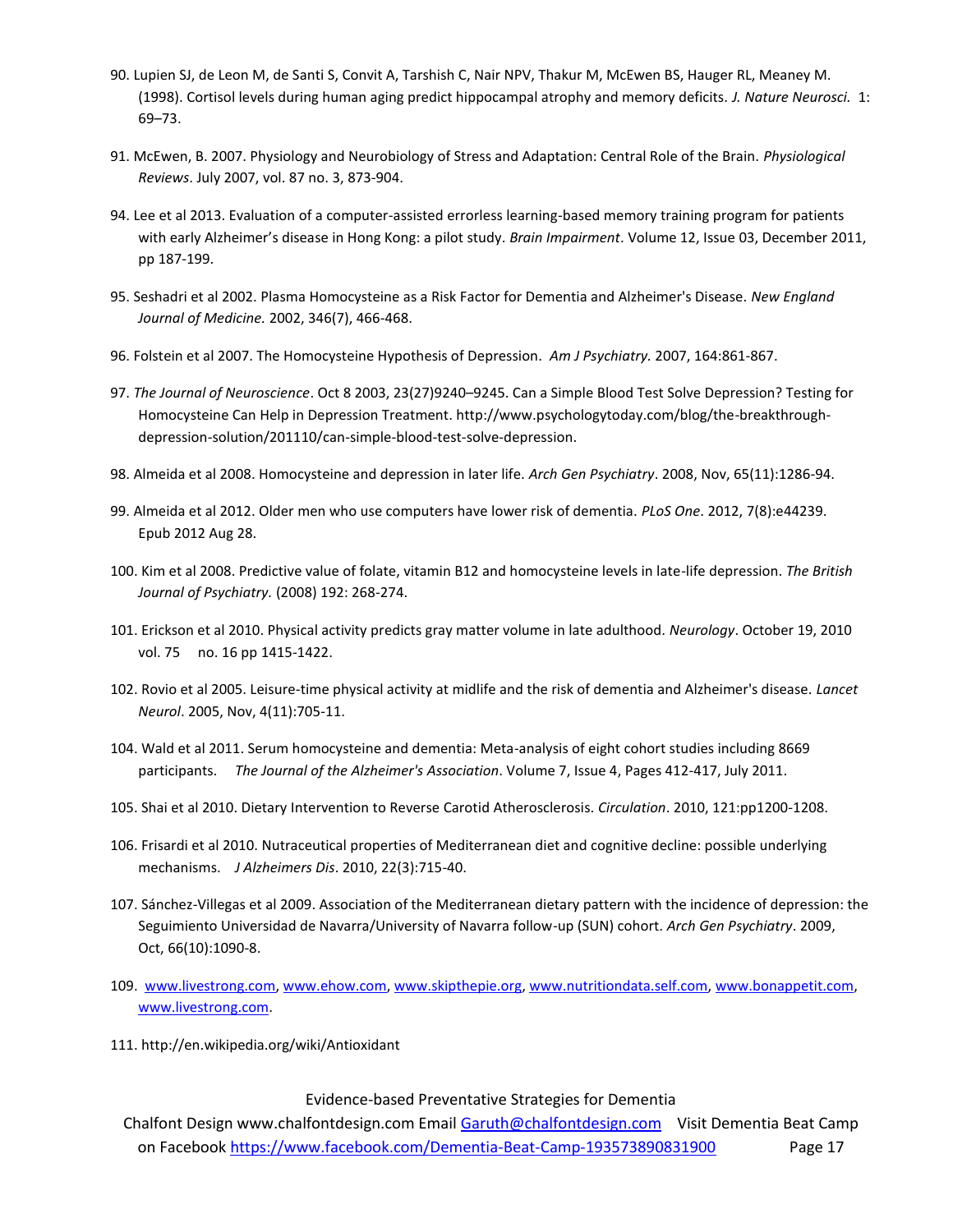- 113. Gao et al 2012. Habitual intake of dietary flavonoids and risk of Parkinson disease. *Neurology* online before print April 4, 2012.
- 115. Devore et al 2012. Dietary Intake of Berries and Flavonoids in Relation to Cognitive Decline. *Annals of Neurology*. published Online: April 26, 2012.
- 120. Grassi et al 2012. Protective Effects of Flavanol-Rich Dark Chocolate on Endothelial Function and Wave Reflection During Acute Hyperglycemia. *Hypertension*. 2012, 60: 827-832.
- 121. Cao et al 2012. High blood caffeine levels in MCI linked to lack of progression to dementia. *Journal of Alzheimer's Disease.* 30 (2012) 559–572.
- 123. Eskelinen & Kivipelto, 2010. Caffeine as a protective factor in dementia and Alzheimer's disease. *J Alzheimers Dis*. 2010, 20 Suppl 1:S167-74.
- 124. Cunha & Agostinho, 2010. Chronic Caffeine Consumption Prevents Memory Disturbance in Different Animal Models of Memory Decline. *Journal of Alzheimer's Disease*. Volume 20, Supplement 1, 2010, p95-116.
- 127. Llewellyn et al 2010. Vitamin D and risk of cognitive decline in elderly persons. *Archives of internal medicine*. 170(13), pp1135-41.
- 130. Morris et al 2012. Vitamin B-12 and Folate Status in Relation to Decline in Scores on the Mini-Mental State Examination in the Framingham Heart Study. *Journal of the American Geriatrics Society*. 60:1457-1464, August 2012.
- 131. Abbott et al 2004. Walking and dementia in physically capable elderly men. *JAMA*. 2004 Sep 22, 292(12):1447-53.
- 132. McCurry et al 2005. Nighttime insomnia treatment and education for Alzheimer's disease: a randomized, controlled trial. *J Am Geriatr Soc*. 2005 May, 53(5):793-802.
- 133. Landi et al 2004. Physical activity and behavior in the elderly: a pilot study. *Arch Gerontol Geriatr.* Suppl. 2004, (9):235-41.
- 136. Colcombe & Kramer, 2003. Fitness effects on the cognitive function of older adults: a meta-analytic study. *Psychol Sci.* 2003 Mar, 14(2):125-30.
- 137. Kramer et al 2006. Exercise, cognition, and the aging brain. *Psychol Sci*. 2003, Mar, 14(2):125-30.
- 138. Petrovich and White 2005. Exercise and cognitive function. *The Lancet Neurology*. Volume 4, Issue 11, Pages 690 691, November 2005.
- 139. Finn & McDonald 2012. Computerised Cognitive Training for Older Persons With Mild Cognitive Impairment: A Pilot Study Using a Randomised Controlled Trial Design. *Brain Impairment*. Volume 12, Issue 03, December 2011, pp 187- 199.
- 140. Orgeta et al 2010. Physical activity for improving cognition in older people with mild cognitive impairment. http://onlinelibrary.wiley.com/doi/10.1002/14651858.CD008198/full.
- 141. Etnier et al, 2006. A metaregression to examine the relationship between aerobic fitness and cognitive performance. *Brain Research Reviews*. 2006, 52(1):119–30.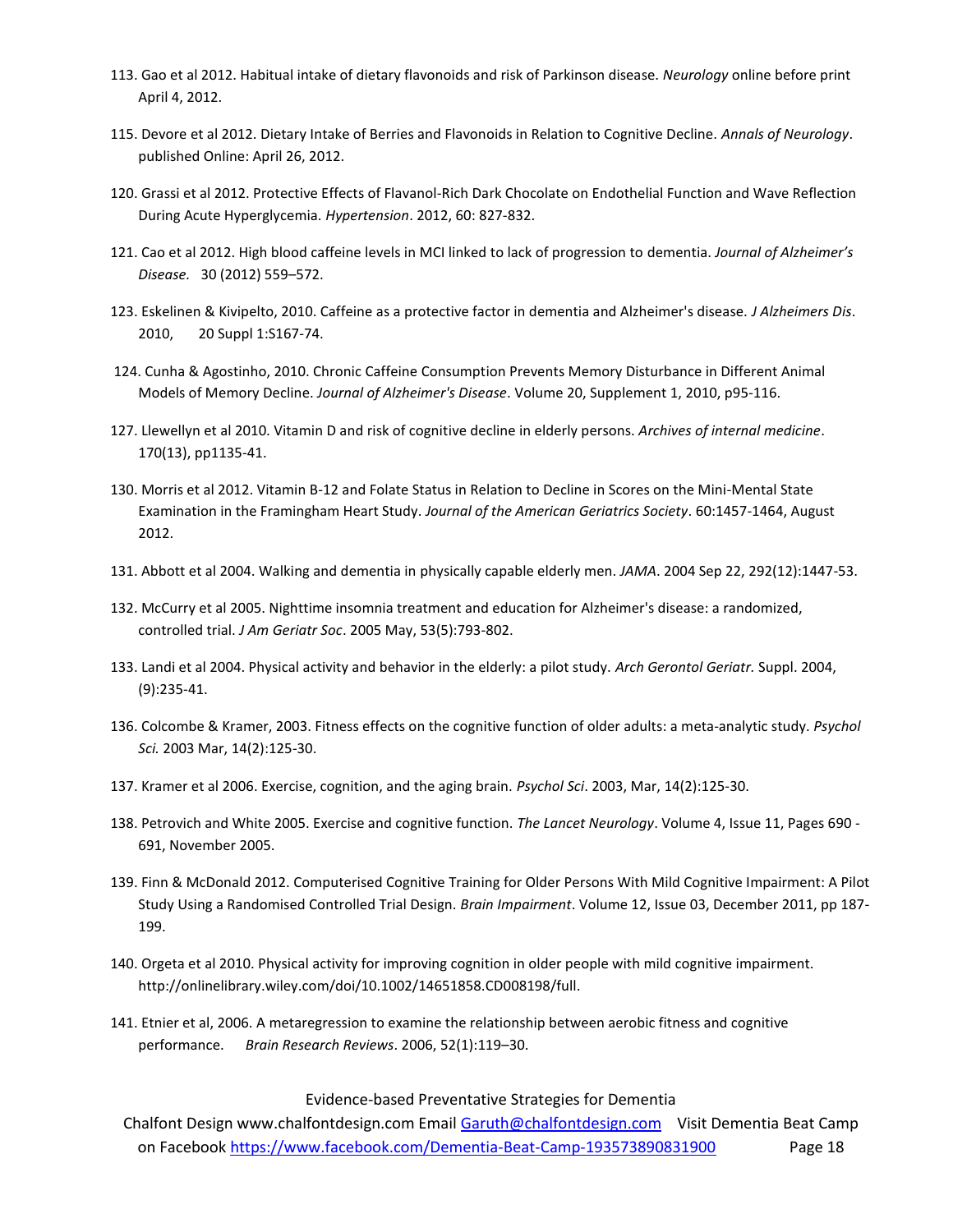- 142. Cott et al 2002. The effects of a walking-talking program on communication, ambulation, and functional status in residents with Alzheimer disease. *Alzheimer Disease and Associated Disorders*. 2002, Apr-Jun, 16(2):81-7.
- 144. Fratiglioni et al 2004. An active and socially integrated lifestyle in late life might protect against dementia. *The Lancet Neurology*. Volume 3, Issue 6, Pages 343 - 353, June 2004.
- 145. Friedman & Tappen, 1991. The effect of planned walking on communication in Alzheimer's disease. *J Am Geriatr Soc*. 1991 Jul, 39(7):650-4.
- 148. van Uffelen et al 2008. Walking or vitamin B for cognition in older adults with mild cognitive impariment? A randomised controlled trial. *British Journal of Sports Medicine*. Vol 42, issue 5, p344-351.
- 149. Vaynman & Gomez-Pinilla 2005. License to run: exercise impacts functional plasticity in the intact and injured central nervous system by using neurotrophins. *Neurorehabil Neural Repair*. 2005, Dec, 19(4):283-95.
- 150. Yaffe et al 2001. A prospective study of physical activity and cognitive decline in elderly women. *Arch Intern Med*. 2001 Jul 23, 161(14):1703-8.
- 152. Geng et al 2010. No convincing evidence of a cognitive enhancing effect of Panax ginseng. Ginseng for cognition. *Cochrane Database of Systematic Reviews.* 2010, Issue 12, Art. No.: CD007769.
- 159. de Bruijn et al 2013. The association between physical activity and dementia in an elderly population: the Rotterdam Study. *Eur J Epidemiol*. 2013 Mar, 28(3):277-83.
- 160. Hamer & Chida, 2009. Physical activity and risk of neurodegenerative disease: A systematic review of prospective evidence. *Psychol Med.* 2009, 39:3-11.
- 162. Middleton & Yaffe, 2009. Promising strategies for the prevention of dementia. *Arch Neurol*. 2009, 66: 1210-5.
- 163. Daviglus et al, 2011. Risk factors and preventive interventions for Alzheimer Disease. *Arch Neurol.* 2011, 68 (9): 1185-1190.
- 164. Flicker, Liu-Ambrose & Kramer, 2011. Why so negative about preventing cognitive decline and dementia? The jury has already come to the verdict for physical activity and smoking cessation. *Br J Sports Med.* May 2011, 45(6).
- 165. Hillman et al, 2008. Be smart, exercise your heart: exercise effects on brain and cognition. *Nat Rev Neurosci.* 2008, 9:58-65.
- 166. Aarsland et al, 2010. Is physical activity a potential preventative factor for vascular dementia? A systematic review. *Aging & Mental Health.* Vol 14(4) May 2010, 386-395.
- 172. Hamaguchi et al 2010. REVIEW: Curcumin and Alzheimer's Disease. *CNS Neuroscience & Therapeutic.* Volume 16, Issue 5, pages 285–297, October.
- 173. Mishra & Palanivelu 2008. The effect of curcumin (turmeric) on Alzheimer's disease: An overview. *Ann Indian Acad Neurol.* 2008, Jan-Mar, 11(1): 13–19.
- 174. Awasthi et al 2010. Protective effect of curcumin against intracerebral streptozotocin induced impairment in memory and cerebral blood flow. *Life Sci*. 2010, Jan 16, 86(3-4):87-94.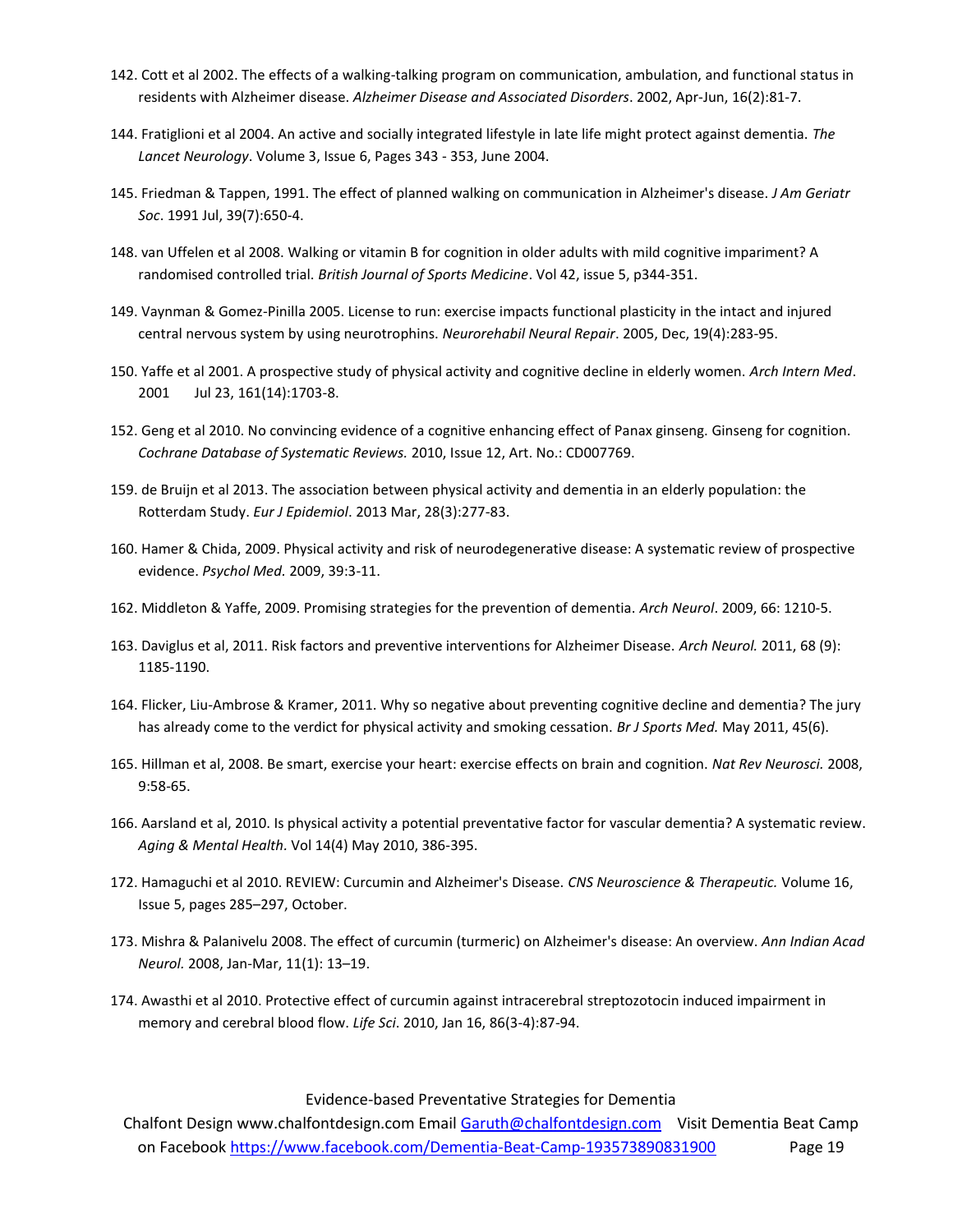- 175. Ng et al 2006. Curry consumption and cognitive function in the elderly. *Am J Epidemiol*. 2006, Nov 1, 164(9):898- 906.
- 176. Hishikawa et al 2012. Effects of turmeric on Alzheimer's disease with behavioral and psychological symptoms of dementia. *Ayu*. 2012, Oct, 33(4):499-504.
- 177. Zhang et al 2006. Curcuminoids enhance amyloid-beta uptake by macrophages of Alzheimer's disease patients. *J Alzheimers Dis*. 2006, Sep, 10(1):1-7.
- 178. Masoumi et al 2008. 1alpha,25-dihydroxyvitamin D3 interacts with curcuminoids to stimulate amyloid-beta clearance by macrophages of Alzheimer's disease patients. *J Alzheimers Dis*. 2009, 17(3):703-17.
- 179. Wang et al 2010. PPARgamma agonist curcumin reduces the amyloid-beta-stimulated inflammatory responses in primary astrocytes. *J Alzheimers Dis*. 2010, 20(4):1189-99.
- 184. de Jager et al 2012. Cognitive and clinical outcomes of homocysteine-lowering B-vitamin treatment in mild cognitive impairment: a randomized controlled trial. *Int J Geriatr Psychiatry*. 2012, Jun, 27(6):592-600.
- 185. Akhondzadeh et al 2010. A 22-week, multicenter, randomized, double-blind controlled trial of Crocus sativus in the treatment of mild-to-moderate Alzheimer's disease. *Psychopharmacology (Berl)*. 2010, Jan, 207(4):637-43.
- 186. Solfrizzi et al 2011. Diet and Alzheimer's disease risk factors or prevention: the current evidence. *Expert Rev Neurother*. 2011, May, 11(5):677-708.
- 187. Blake, S 2012. A Nutritional Approach to Alzheimer's Disease. Downloaded online 2014
- 188. Gillette-Guyonnet et al 2013. Nutrition and neurodegeneration: epidemiological evidence and challenges for future research. *Br J Clin Pharmacol*. Mar, 75(3):738-55.
- 189. Weinmann et al 2010. Effects of Ginkgo biloba in dementia: systematic review and meta-analysis. *BMC Geriatr*. 2010, 10:14.
- 190. Ihl, R. et al 2010. Baseline neuropsychiatric symptoms are effect modifiers in Ginkgo biloba extract (EGb 761®) treatment of dementia with neuropsychiatric features. Retrospective data analyses of a randomized controlled trial. *J Neurol Sci*. 2010, Dec 15, 299(1-2):184-7.
- 191. Napryeyenko et al 2007. Ginkgo biloba special extract in dementia with neuropsychiatric features. A randomised, placebo-controlled, double-blind clinical trial. *Arzneimittelforschung*. 2007, 57(1):4-11.
- 192. Beking & Vieira 2010. Flavonoid intake and disability-adjusted life years due to Alzheimer's and related dementias. *Public Health Nutrition*. Vol 13 (09) Sept 2010, pp 1403-1409.
- 193. Fatima et al 2012. Fatty Acid Composition of Developing Sea Buckthorn (Hippophae rhamnoides L.) Berry and the Transcriptome of the Mature Seed. *PLoS ONE* 7(4): e34099.
- 194. Loef & Walach, 2012. Fruit, vegetables and prevention of cognitive decline or dementia: A systematic review of cohort studies. *The journal of nutrition, health & aging*. August 2012, Volume 16, Issue 7, pp 626-630.
- 195. Balion, C. et al 2012. Vitamin D, cognition, and dementia: a systematic review and meta-analysis. *Neurology*. 2012, Sep 25;79(13):1397-405.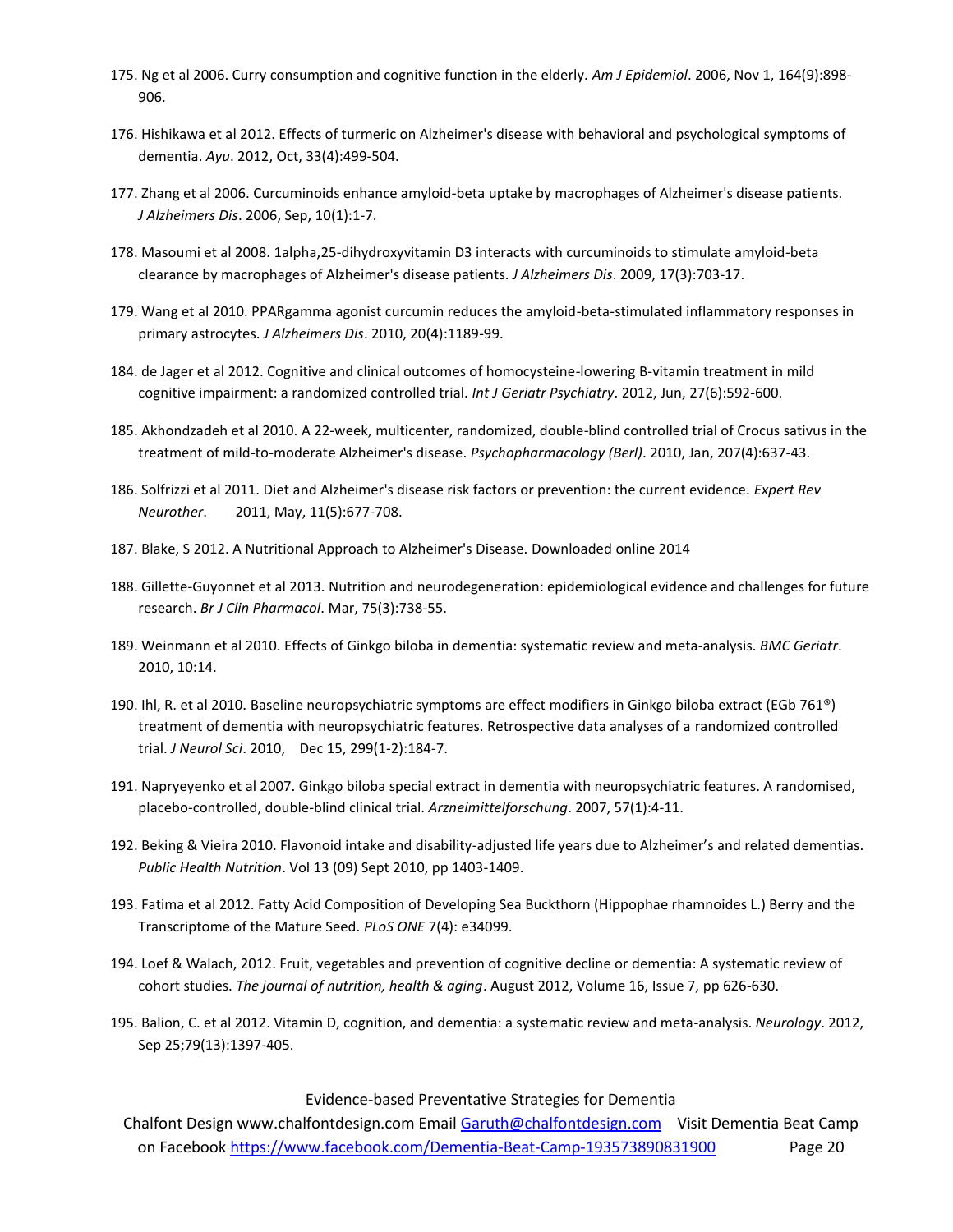- 196. Loef et al 2012. Zinc diet and Alzheimer's disease: a systematic review. *Nutr Neurosci*. 2012, Sep, 15(5):2-12.
- 198. Xu et al 2011. Midlife overweight and obesity increase late-life dementia risk: A population-based twin study. *Neurology.* May 3, 2011 vol. 76 no. 18 1568-1574.
- 199. Ankvist et al 2013. Associations between cognitive abilities and life satisfaction in the oldest-old. Results from the longitudinal population study 'Good Aging in Skåne.' *Clinical Interventions in Aging*. 2013, 8:845–853.
- 200. Beeri & Middleton, 2012. Being physically active may protect the brain from Alzheimer disease. *Neurology*. April 24, 2012, vol. 78 no. 17 1290-1291.
- 201. Buchman et al 2012. Total daily physical activity and the risk of AD and cognitive decline in older adults. *Neurology* 2012, 78: 1323–1329.
- 203. Snowdon et al 2000. Serum folate and the severity of atrophy of the neocortex in Alzheimer's Disease\_Findings from the Nun Study. *The American Journal of Clinical Nutrition*. 2000, 71:993–8.
- 205. Gaser & Schlaug 2003. Brain Structures Differ between Musicians and Non-Musicians. *The Journal of Neuroscience*. Oct 8 2003, 23(27)9240–9245.
- 206. Walton J.R. 2010. Evidence for Participation of Aluminum in Neurofibrillary Tangle Formation and Growth in Alzheimer's Disease. *Journal of Alzheimer's Disease.* 2010, 22(1) 65–72.
- 209. Tomljenovic L. 2011. Aluminum and Alzheimer's disease: after a century of controversy, is there a plausible link? *J Alzheimers Dis*. 2011, 23(4):567-98.
- 210. Li, F et al 2012. Resveratrol, a neuroprotective supplement for Alzheimer's disease. *Curr Pharm Des*. 2012, 18(1):27- 33.
- 211. Scarmeas et al 2007. Mediterranean diet and Alzheimer disease mortality. *Neurology*. September 11, 2007, vol. 69 no. 11 1084-1093.
- 213. Skarupski et al 2013. Mediterranean diet and depressive symptoms among older adults over time. *J Nutr Health Aging*. 2013, 17(5):441-5.
- 214. American Academy of Neurology 2013. Hold the Diet Soda? Sweetened Drinks Linked to Depression, Coffee Tied to Lower Risk. *American Academy of Neurology*. Jan 8, 2013.
- 215. Solfrizzi et al 2008. Lifestyle-related factors in predementia and dementia syndromes. *Expert Rev Neurother*. 2008, Jan, 8(1):133-58.
- 216. Tsivgoulis et al 2013. Adherence to a Mediterranean diet and risk of incident cognitive impairment. *Neurology.* April 30, 2013 vol. 80 no. 18 1684-1692.
- 217. López-Miranda et al 2012. Resveratrol: a neuroprotective polyphenol in the Mediterranean diet. *Rev Neurol*. 2012, Mar 16, 54(6):349-56.
- 218. Frydman-Marom et al 2011. Orally Administrated Cinnamon Extract Reduces β-Amyloid Oligomerization and Corrects Cognitive Impairment in Alzheimer's Disease Animal Models. *PLoS ONE* 6(1): e16564.